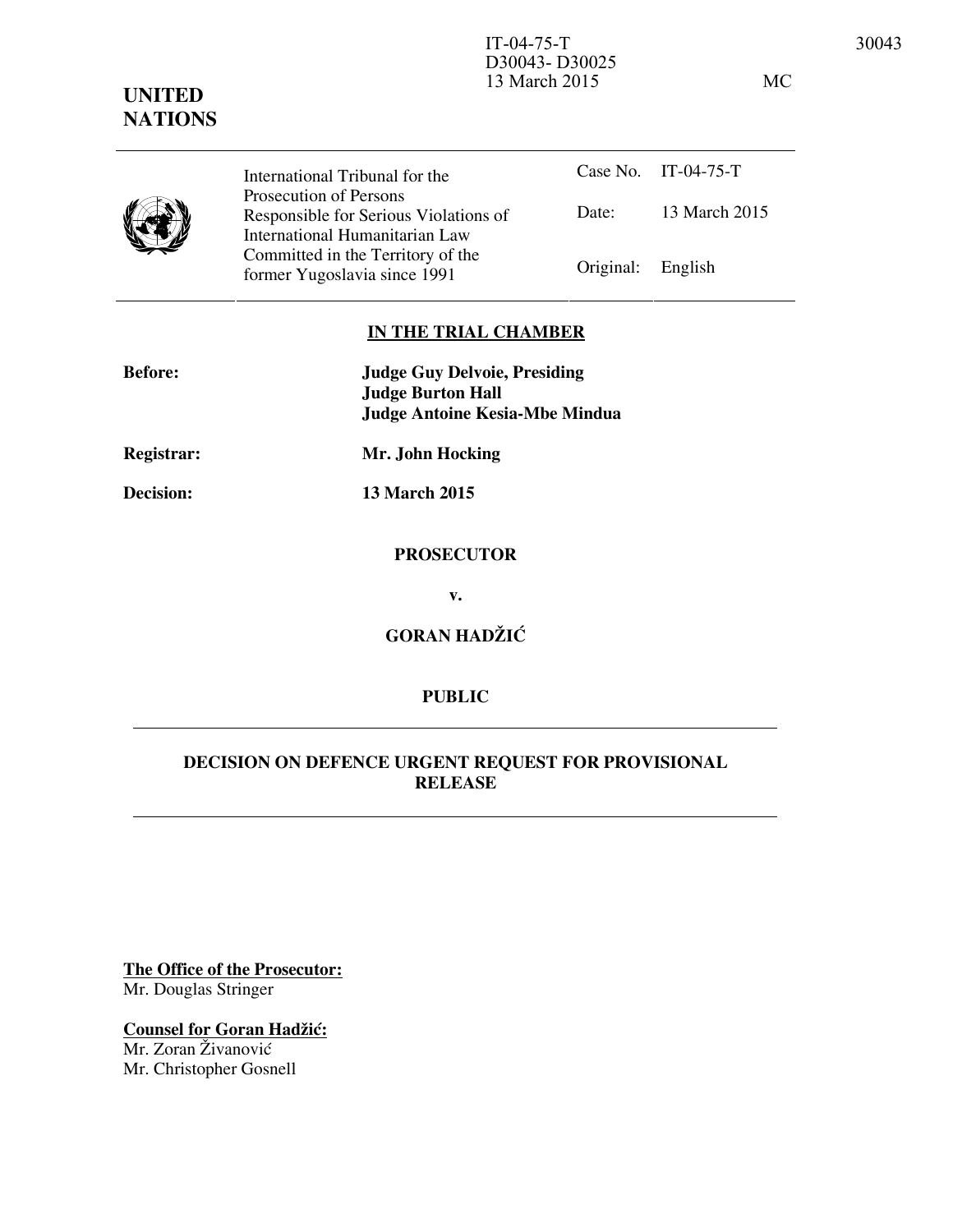1. **THIS TRIAL CHAMBER** of the International Tribunal for the Prosecution of Persons Responsible for Serious Violations of International Humanitarian Law Committed in the Territory of the former Yugoslavia since 1991 ("Tribunal") is seised of the "Urgent Request for Provisional Release", filed confidentially with confidential and confidential and *ex parte* annexes by the Defence on 22 January 2015 ("Motion").<sup>1</sup> The Defence confidentially filed the "Supplemental Submission in Support of Urgent Request for Provisional Release" with confidential annexes on 22 January 2015 ("First Supplement") and the "Corrigendum to Urgent Request for Provisional Release" on 26 January 2015. On 28 January 2015, the Kingdom of the Netherlands confidentially filed its "Communication from Ministry of Foreign Affairs of the Kingdom of the Netherlands" ("Correspondence from Host State"). On 29 January 2015, the "Deputy Registrar's Submission Regarding Interim Order in Relation to the Urgent Request for Provisional Release" ("Registry Submission") was filed confidentially.<sup>2</sup> On 2 February 2015, the Defence filed the "Supplemental Submissions in Relation to Urgent Request for Provisional Release" ("Second Supplement") confidentially with a confidential annex<sup>3</sup> and the "Second Supplemental Submissions in Relation to Urgent Request for Provisional Release" ("Third Supplement") with a confidential annex. On 11 February 2015, the Defence's "Notice of Filing of Official Translation of Guarantee from the Government of Serbia Pertaining to Provisional Release" was confidentially filed with a confidential annex ("Serbia Guarantee"). The "Prosecution's Response to the Accused's Urgent Request for Provisional Release and Request for Oral Hearing to Question Independent Experts" was filed on 16 February 2015 ("Response"). On 18 February 2015, the Defence filed its "Reply Concerning Urgent Request for Provisional Release" ("Reply") and its "Corrigendum to Reply Concerning Urgent Request for Provisional Release". On 2 March 2015, the "Defence Submission of Additional Guarantees of the Government of Serbia" was confidentially filed with a confidential annex ("Second Serbia Guarantee"). On 4 March 2015, the Defence's "Filing of Documentation Requested by Trial Chamber on 3 March 2015 Relating to Mr. Hadžić's Urgent Request for Provisional Release" was confidentially filed with confidential annexes ("Additional Documents"). On 5 March 2015, the "Prosecution Submission on Provisional Release Documentation Provided by the Defence on 3 March 2015" was confidentially filed ("Prosecution Submission on Additional Documents"). On 6 March 2015, the Defence's "Filing of Additional Documentation in Support of Mr. Hadžić's Urgent Request for Provisional Release" was confidentially filed with a confidential and *ex parte* annex ("Second Filing of Additional Documents"). On 9 March 2015, the Defence

<sup>&</sup>lt;sup>1</sup> A public redacted version of the Motion was filed on 13 March 2015. Decision on Defence Request for Reclassification of Filings Related to Hadžić's Health Condition as Public and Prosecution Motion for Reclassification of Testimony as Public, 13 March 2015 ("Decision on Motions for Reclassification"), Annex A.

<sup>&</sup>lt;sup>2</sup> A public redacted version of the Second Supplement was filed on 13 March 2015. Decision on Motions for Reclassification, Annex E.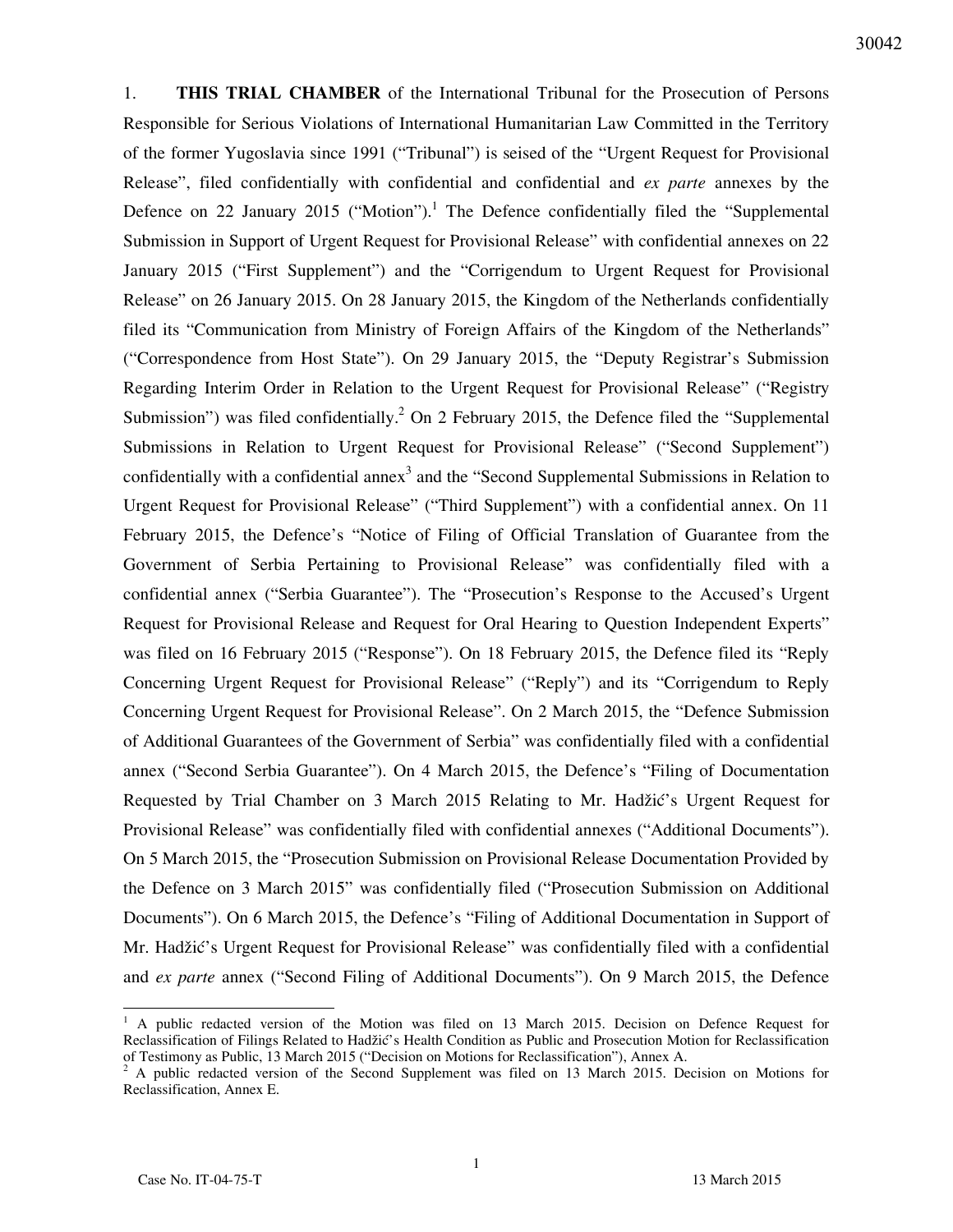confidentially filed "Legislation Relating to Validity of Prescriptions in Croatia in Support of Mr. Hadžić's Urgent Request for Provisional Release" with a confidential annex ("Legislation on Prescriptions in Croatia"). On 10 March 2015, the Defence confidentially filed "Documentation Establishing Availability of Temozolomide in Serbia and Coverage for its Dispensation, in Support of Mr. Hadžić's Urgent Request for Provisional Release" ("Third Filing of Additional Documents") with confidential annexes.

### **A. Background**

2. In November 2014, Hadžić was diagnosed with *glioblastoma multiforme*. 4 According to medical experts, including the specialist treating him, Hadžić's expected survival can be estimated in the range of 12 to 24 months.<sup>5</sup> Hadžić chose to undergo a prescribed plan for palliative treatment ("Treatment Plan") which includes (a) six weeks of daily radiotherapy and chemotherapy ("Combined Therapy"); (b) four weeks of recuperation; and (c) up to six cycles of chemotherapy consisting of five days of a high dose oral chemotherapy followed by a 23-day rest period.<sup>6</sup> The Deputy Registrar has filed a series of medical reports prepared by the Reporting Medical Officer of the United Nations Detention Unit ("RMO" and "UNDU", respectively) to update the Trial Chamber and the parties on developments related to Hadžić's medical situation.<sup>7</sup> On 30 January 2015, the Medical Officer of the UNDU ("MO") reported that Hadžić had completed the radiotherapy component of the Combined Therapy, but the chemotherapy had been suspended the

<sup>&</sup>lt;sup>3</sup> A public redacted version of the Registry Submission was filed on 13 March 2015. Decision on Motions for Reclassification, Annex D.

<sup>4</sup> Deputy Registrar's Submission of Medical Report (confidential), 26 November 2014, confidential Annex ("26 November Medical Report"), p. 1.

<sup>&</sup>lt;sup>5</sup> Deputy Registrar's Submission of Reports of Medical Experts (confidential), 13 February 2015, confidential Annex I, Medical Report of Professor Dr. Patrick Cras, dated 12 February 2015 ("Cras First Report"), pp. 5, 7; confidential Annex II, Medical Report of Professor Dr. Patrick Cras, dated 13 February 2015 ("Cras Second Report"), pp. 2-3. *See also* Deputy Registrar's Submission of Reports of Medical Experts (confidential), 13 February 2015, confidential Annex III, "Report medically examination of Mr. G. Hadzic", Tatjana Seute, MD, PhD, dated 12 February 2015 ("Seute Report"), p. 4; 26 November 2014 Medical Report, p. 1.

<sup>&</sup>lt;sup>6</sup> 26 November Medical Report, p. 1; Deputy Registrar's Submission of Medical Report (confidential), 12 February 2015, confidential Annex ("11 February Medical Report"), para. 3; Seute Report, pp. 1-2, 3.

<sup>&</sup>lt;sup>7</sup> 26 November Medical Report; Deputy Registrar's Submission of Medical Report (confidential), 5 December 2014; Deputy Registrar's Submission of Medical Report (confidential), 11 December 2014; Deputy Registrar's Submission of Medical Report (confidential), 18 December 2014; Deputy Registrar's Submission of Medical Report (confidential), 8 January 2015; Deputy Registrar's Submission of Medical Report (confidential), 15 January 2015; Deputy Registrar's Submission of Medical Report (confidential), 22 January 2015; Deputy Registrar's Submission of Medical Report (confidential), 29 January 2015; Deputy Registrar's Submission of Medical Report (confidential), 5 February 2015; 11 February Medical Report; Deputy Registrar's Submission of Medical Report (confidential), 20 February 2015; Registrar's Submission of Medical Report (confidential), 27 February 2015 ("27 February Medical Report"); Deputy Registrar's Submission of Medical Report (confidential), 5 March 2015, confidential Annex ("4 March Medical Report"); Deputy Registrar's Submission of Medical Report (confidential), 13 March 2015, confidential Annex ("13 March Medical Report").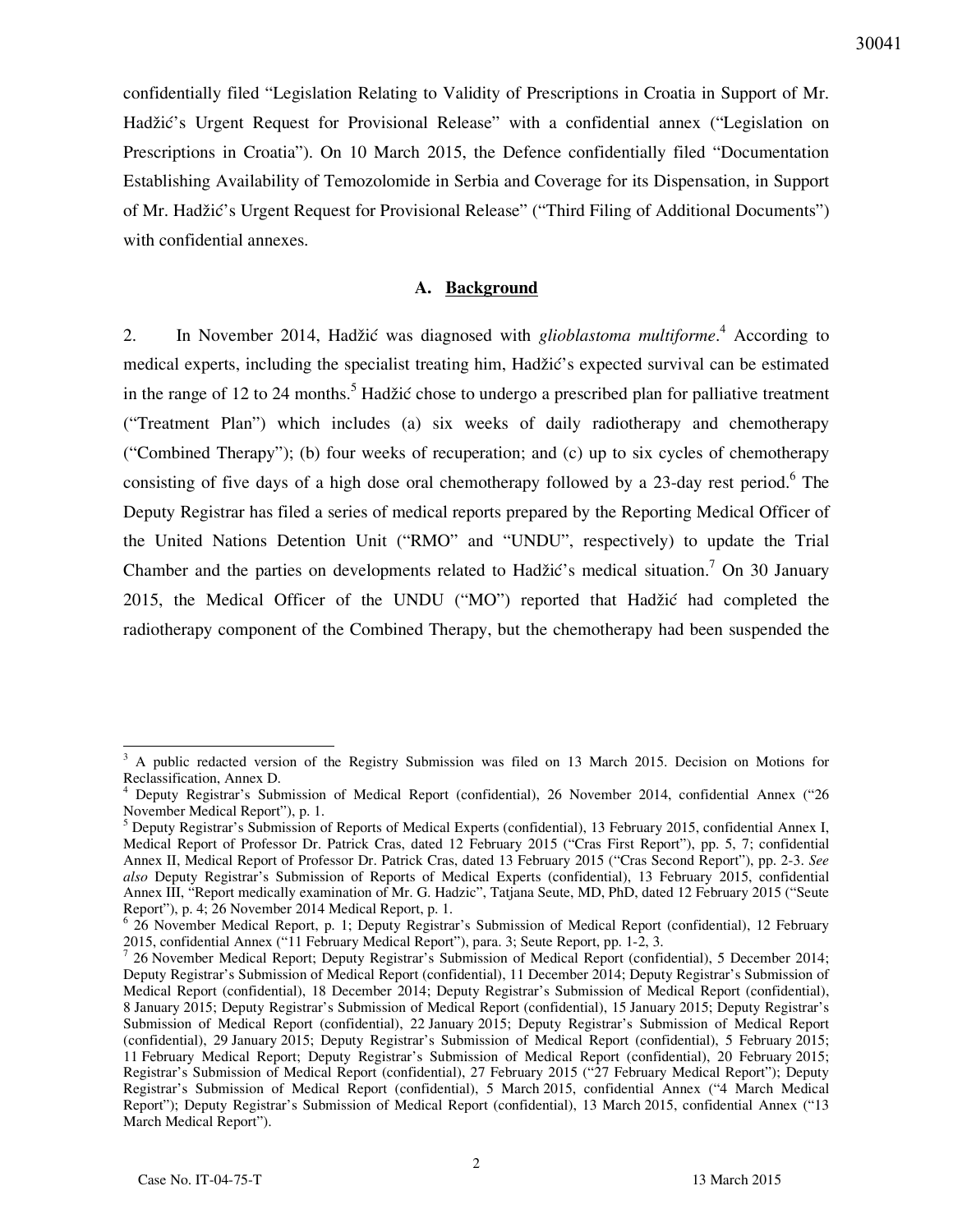previous week due to a drop in his white blood cell count and blood platelets.<sup>8</sup> Subsequently, Hadžić restarted chemotherapy on 2 March 2015. $9$ 

3. On 3 February 2015, and again on 17 February 2015, the Defence indicated that Hadžić maintains his previously stated position declining to waive his right to be present during trial proceedings.<sup>10</sup> Evidentiary hearings have been suspended since 20 October 2014.<sup>11</sup>

4. On 2 March 2015, the "Prosecution Motion to Proceed with the Defence Case" was filed ("Prosecution Motion to Proceed"). The Prosecution requests that the Trial Chamber order the resumption of the trial in order to complete the Defence case, including, if necessary, conducting trial proceedings when Hadžić is unable to attend.<sup>12</sup> The Defence has not yet filed a response to this motion. A decision on it will be rendered in due course.

#### **B. Procedural History**

5. On 16 January 2015, at the request of the Prosecution and pursuant to Rule 74 *bis* of the Tribunal's Rules of Procedure and Evidence ("Rules"), the Trial Chamber ordered the Registry to appoint an independent neurologist and an independent neuro-oncologist ("Experts") to examine Hadžić and to, no later than 13 February 2015, submit detailed written reports providing answers to enumerated questions related to Hadžić's ability to attend and participate in trial proceedings.<sup>13</sup> In the same decision, the Trial Chamber also invited the RMO, in consultation with the multidisciplinary team of doctors treating Hadžić, to prepare a medical report addressing the same questions.<sup>14</sup> On 26 January 2015, the Deputy Registrar notified the Trial Chamber that she had appointed two medical experts: Professor Dr. Patrick Cras, a specialist in the field of neurology, and Dr. Tatjana Seute, a specialist in the field of neuro-oncology.<sup>15</sup>

6. On 27 January 2015, after considering submissions from the Defence<sup>16</sup> and the Prosecution,<sup>17</sup> the Trial Chamber ordered the RMO, in consultation with the multi-disciplinary team

<sup>&</sup>lt;sup>8</sup> Deputy Registrar's Submission of Medical Report (confidential), 30 January 2015, confidential Annex ("30 January MO Report"), paras 1-2; Cras First Report, p. 5.

<sup>&</sup>lt;sup>9</sup> Deputy Registrar's Submission of Medical Update (confidential), 2 March 2015, para. 1; 4 March Medical Report, para. 1.

<sup>&</sup>lt;sup>10</sup> Notice in Response to Trial Chamber Inquiry, 3 February 2015; Notice in Response to Trial Chamber Inquiry of 16 February 2015, 17 February 2015.

<sup>&</sup>lt;sup>11</sup> See Decision on Prosecution Request for a Medical Examination of the Accused Pursuant to Rules 54 and 74 *bis*, 16 January 2015 ("Order on Experts"), p. 1.

<sup>&</sup>lt;sup>12</sup> Prosecution Motion to Proceed, para. 1.

<sup>&</sup>lt;sup>13</sup> Order on Experts, pp. 4-5.

<sup>&</sup>lt;sup>14</sup> Order on Experts, p. 5.

<sup>&</sup>lt;sup>15</sup> Deputy Registrar's Notification of Appointment of Medical Experts, 26 January 2015, para. 2.

<sup>16</sup> Motion, paras 13, 18, 19.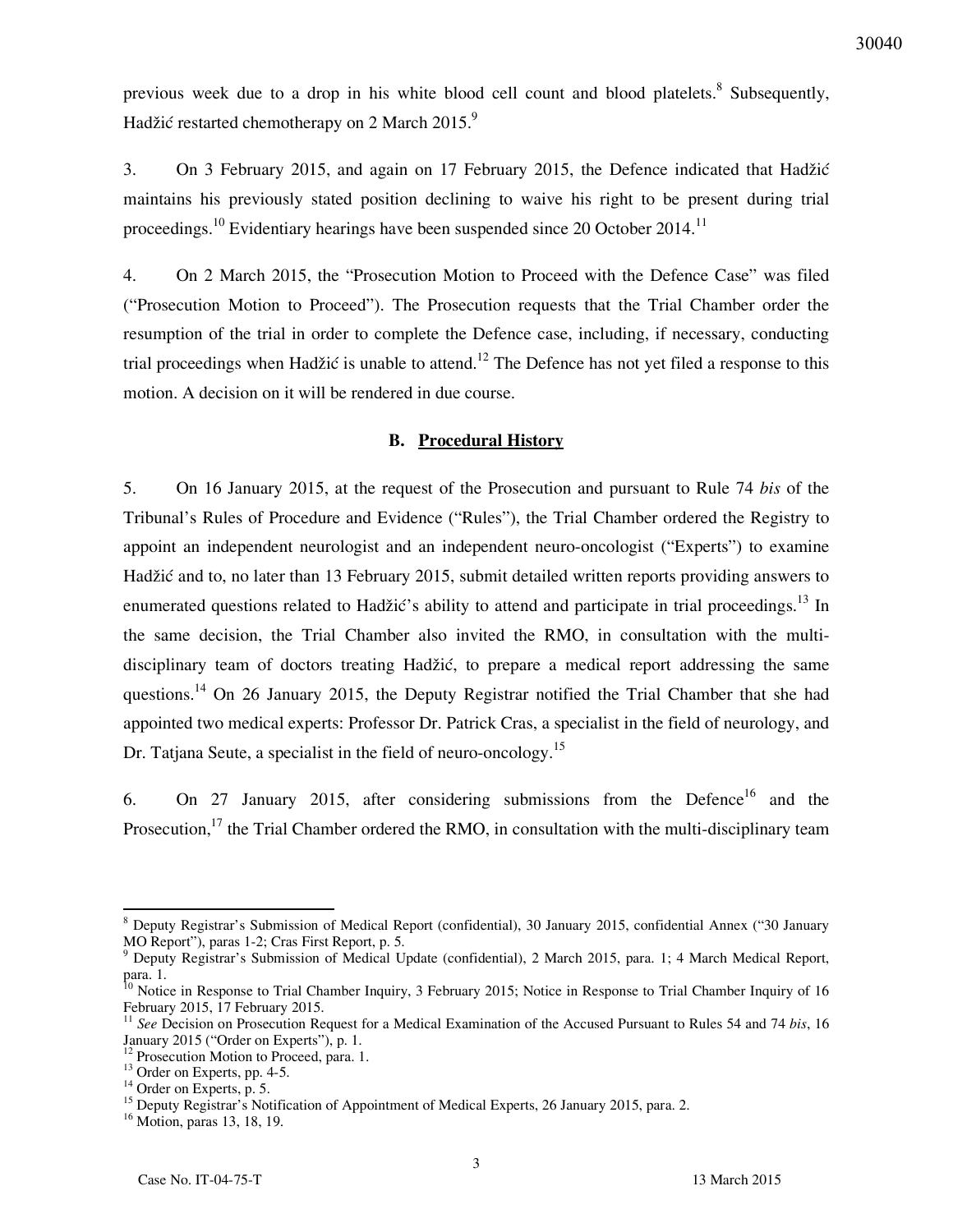of doctors treating Hadžić, and the Experts to provide answers to certain enumerated questions relevant to the current application for provisional release and asked the Registry to provide submissions on, *inter alia*, the conditions of Hadžić's detention at the UNDU.<sup>18</sup> On 28 January 2015, the RMO submitted a report to address the questions enumerated in the Order on Experts and Interim Order.<sup>19</sup> On 29 January 2015, the Deputy Registrar provided submissions in relation to the conditions of Hadžić's detention at the UNDU and indicated that the earliest dates the Experts could examine Hadžić were 5 and 11 February 2015, respectively.<sup>20</sup> On 13 February 2015, the Deputy Registrar submitted the reports prepared by the Experts (collectively "Expert Reports").<sup>21</sup>

7. On 3 February 2015, after considering submissions from the Defence and the Prosecution,  $^{22}$ the Trial Chamber considered that it would benefit from fully informed, streamlined submissions from the parties and, noting the date of the Expert Reports, it allowed the Prosecution to file a response to the Motion no later than the close of business on 16 February 2015.<sup>23</sup>

8. On 11 February 2015 and 2 March 2015, the Defence submitted guarantees from the Government of the Republic of Serbia ("Serbia"). $^{24}$ 

9. On 11 and 25 February 2015, the Trial Chamber denied Defence requests for interim provisional release.<sup>25</sup>

 $\overline{a}$ 

 $^{23}$  Email from the Trial Chamber to Parties, 3 February 2015.

<sup>&</sup>lt;sup>17</sup> Prosecution's Response to the Defence Requests Set Out in Paragraphs 13 and 18 of the Urgent Request for Provisional Release (confidential), 26 January 2015. A public redacted version was filed on 13 March 2015. Decision on Motions for Reclassification, Annex B.

<sup>&</sup>lt;sup>18</sup> Interim Order in Relation to the Urgent Request for Provisional Release (confidential), 27 January 2015 ("Interim Order"), pp. 4-5. A public redacted version the Iterim Order was filed on 13 March 2015. Decision on Motions for Reclassification, Annex C.

<sup>&</sup>lt;sup>19</sup> Deputy Registrar's Submission of Medical Report (confidential), 29 January 2015, confidential Annex ("28 January RMO Report").

<sup>&</sup>lt;sup>20</sup> Registry Submission, para. 15.

<sup>&</sup>lt;sup>21</sup> Deputy Registrar's Submission of Reports of Medical Experts (confidential), 13 February 2015.

<sup>&</sup>lt;sup>22</sup> In the Motion, the Defence requested that the Trial Chamber order the Prosecution to respond to the Motion on an expedited basis. Motion, para. 19. On 30 January 2015, however, the Prosecution noted in an email to the Trial Chamber and the Defence that, pursuant to Rule 126 *bis* of the Rules, a response to the Motion was due on 5 February 2015 whereas the reports of the Experts, which were to address questions arising from the Motion, were due on 13 February 2015. The Prosecution submitted that it would be more efficient to file a single, informed response to the Motion that addresses all of the relevant information and sought an extension of the deadline for a response. In an email to the Trial Chamber and Prosecution on 31 January 2015, the Defence "strenuously objected" to the Prosecution's request arguing that the Motion "should be dealt with as expeditiously as reasonably possible, for reasons that are evident from the content of the motion." The Defence instead requested that the Trial Chamber advance the deadline for any Prosecution response to 3 February 2015. In an email on 2 February 2015, the Prosecution replied that giving the Prosecution an opportunity to address the Expert Reports as part of its overall response was "fully justified and more efficient than multiple responses on such interlinked issues."

<sup>&</sup>lt;sup>24</sup> See Serbia Guarantee, pp. 3-4. In the second guarantee, Serbia confirms that (a) the costs of Hadžić's treatment during provisional release will be paid by the government of Serbia; (b) the Institute for Oncology in Novi Sad, Serbia, is a specialised institution for patients with malignant diseases; and (c) it is not possible to determine the name of the doctor who will treat Hadžić as a general practitioner at the Health Centre in Novi Sad or the name of the doctor at the Institute for Oncology in Novi Sad because the choice of doctor can only be made in-person by signing a statement. Second Serbia Guarantee.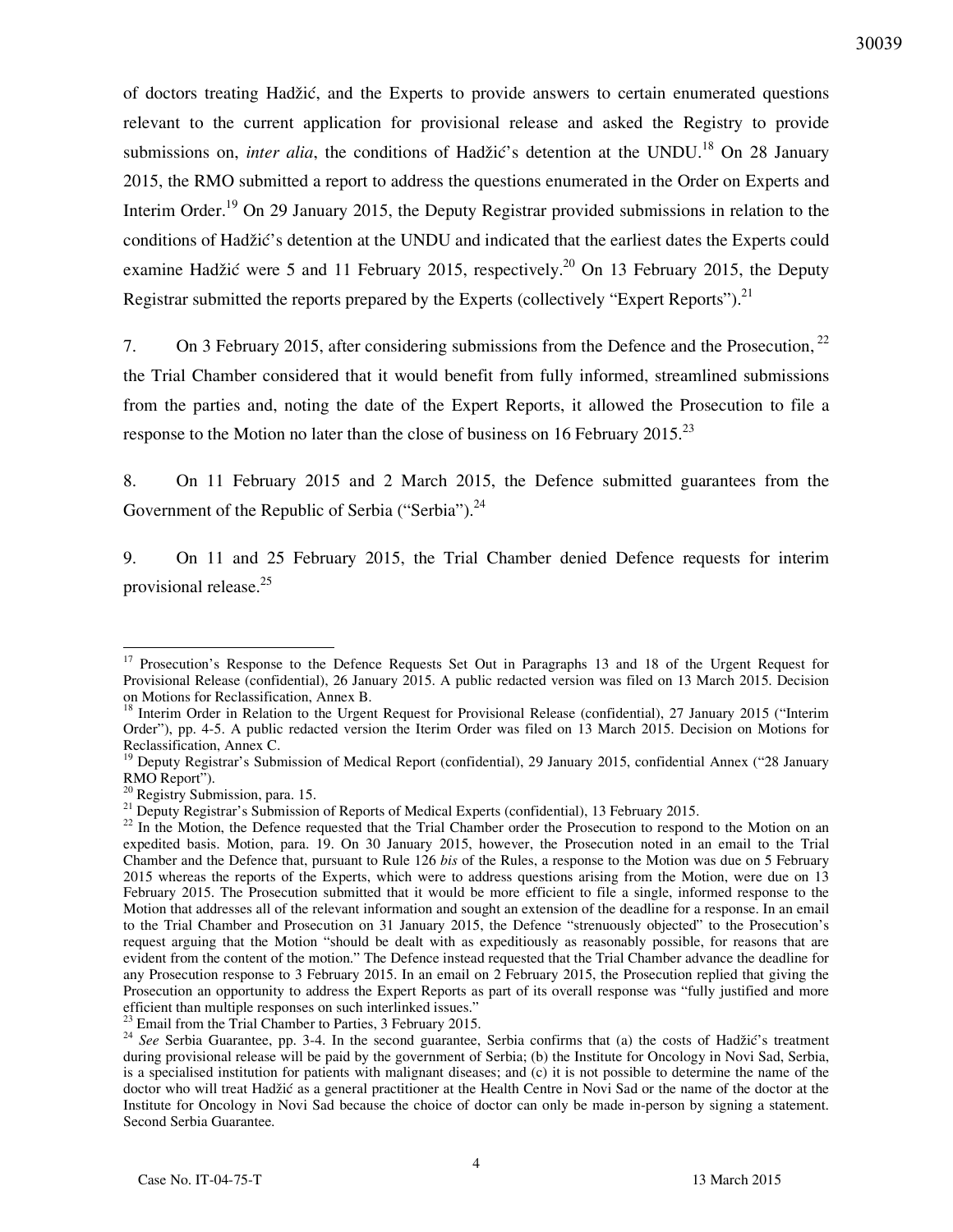10. On 20 February 2015, after considering submissions from the Prosecution<sup>26</sup> and the Defence,<sup>27</sup> the Trial Chamber granted a Prosecution request for an oral hearing to question the Experts in relation to Hadžić's health.<sup>28</sup> Dr. Cras and Dr. Seute testified on 25 and 26 February 2015, respectively. $^{29}$ 

#### **C. Submissions**

#### 1. Motion

11. The Defence requests provisional release starting at the end of the Combined Therapy on or about 29 January 2015 until the beginning of May 2015.<sup>30</sup> The Defence submits that the conditions for release under Rule 65(B) of the Rules are satisfied. Namely, the Defence argues that Hadžić does not pose a flight risk and "is in no position to become a fugitive and has no interest in doing so"<sup>31</sup> because "[blecoming a fugitive would accelerate Mr. Hadžić's own death by depriving him of necessary medical care and cut off his contact with family."<sup>32</sup> Further, the Defence argues that there has been no indication that Hadžić, or anyone associated with him, has attempted to contact, influence, or intimidate any witness or victim and that there is no basis to believe that Hadžić would attempt to do so if released. $33$ 

12. The Defence submits that, while Rule 65(B) of the Rules provides that provisional release "may" be granted, there is no "residual discretion" to hold a person in detention on remand where a Trial Chamber is satisfied that the accused will be present for his trial. $34$  The Defence further submits that provisional release on the basis of serious illness may be granted even when the consequence is an interruption of trial proceedings, and the 2011 amendment to Rule 65(B) of the Rules, which states that "the existence of sufficiently compelling humanitarian grounds may be considered in granting such release", is particularly salient in this regard. $35$ 

<sup>&</sup>lt;sup>25</sup> Decision on Urgent Request for Interim Provisional Release, 11 February 2015; Decision on Second Urgent Request for Interim Provisional Release, 25 February 2015.

 $26$  Response, paras 3, 23.

 $27$  Reply, paras 28-29.

 $28$  Scheduling Order (confidential), 20 February 2015.

<sup>&</sup>lt;sup>29</sup> On 13 March 2015, the confidentiality of the testimony of Dr. Cras was lifted. Decision on Motions for Reclassification, para. 7(f).

<sup>&</sup>lt;sup>30</sup> Motion, paras 2, 19. The Defence also seeks leave to exceed the word limit "in light of the importance and complexity of the present application." Motion, fn. 1. In the Corrigendum, the Defence provides an editorial correction to the Motion.

<sup>&</sup>lt;sup>31</sup> Motion, para. 15.

<sup>32</sup> Motion, para. 15.

<sup>&</sup>lt;sup>33</sup> Motion, para. 16.

<sup>&</sup>lt;sup>34</sup> Motion, paras 3-4.

<sup>&</sup>lt;sup>35</sup> Motion, paras 5-6, *citing Prosecutor v. Brdanin and Talić*, Case No. IT-99-36-T, Decision on the Motion for Provisional Release of the Accused Momir Talić, 20 September 2002 ("*Talić* Decision"); *Prosecutor v. Ðukić*, Case No.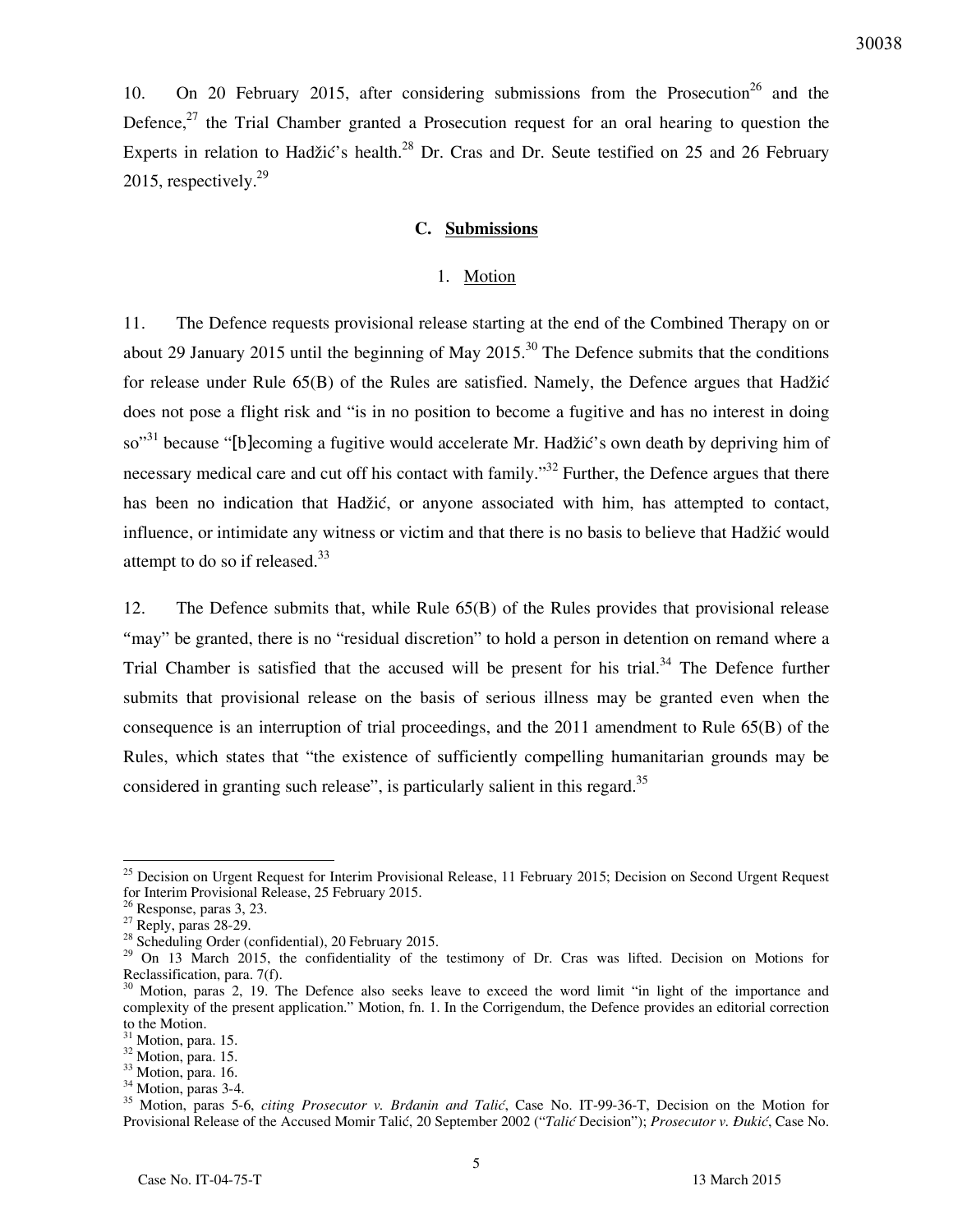13. The Defence, citing decisions in *Talic*<sup>36</sup> and *Đukic*<sup>37</sup> before the Tribunal and the case of *Mouisel v. France*<sup>38</sup> before the European Court of Human Rights ("ECHR"), submits that the UNDU is not a suitable place for Hadžić during the current "critical phase of palliative care".<sup>39</sup> The Defence asserts that, at the UNDU, Hadžić is "frequently awoken by fellow inmates or prison guards; has no dedicated caregiver; and is not provided with the range of nourishment that would optimize the chance of recovery from aggressive chemotherapy and radiotherapy.<sup> $40$ </sup> The Defence argues that keeping Hadžić in detention during the next two cycles of the second phase of the Treatment Plan would be "inhumane and deprive him of the best chance to extend his life beyond the median survival expectancy.<sup>"41</sup> The Defence submits that Hadžić "not only fervently wishes to live beyond the median survival rate, but to recover sufficiently to be able to participate in the remainder of his trial".<sup>42</sup> It argues that providing "suitable conditions for Mr. Hadžić's recovery", and thus increasing the likelihood that he will survive for a longer period, "serves the interests of all those who wish to see a Trial Judgement pronounced in this case".<sup>43</sup> The Defence submits that Hadžić is prepared to submit to any conditions of release as may be deemed necessary and appropriate by the Trial Chamber.<sup>44</sup>

#### 2. Supplemental Defence Submissions

14. The Defence filed three supplemental submissions. In the First Supplement, the Defence submits a medical report from the *Medisch Centrum Haaglanden* with a draft English translation and the *curriculum vitae* of the neuro-oncologist who is one of the authors of the report.<sup>45</sup> The Defence also submits a personal guarantee signed by Hadžić. $46$ 

15. In the Second Supplement, the Defence attaches a personal statement of Hadžić.<sup>47</sup> The Defence submits that the 28 January RMO Report supports the factual basis for granting provisional release because it confirms that: (a) provisional release for the remainder of the Treatment Plan is

IT-96-20-T, Decision Rejecting the Application to Withdraw the Indictment and Order for Provisional Release, 24 April 1996 ("*Ðukić* Decision").

<sup>36</sup> *Talić* Decision.

<sup>37</sup> *Ðukić* Decision.

<sup>38</sup> *Case of Mouisel v. France*, ECHR, Application no. 67263/01, Judgment, 14 November 2002 ("*Mouisel v. France*").

<sup>&</sup>lt;sup>39</sup> Motion, paras 7-11.

<sup>40</sup> Motion, paras 2, 11.

<sup>41</sup> Motion, paras 2, 11-12.

<sup>42</sup> Motion, para. 14.

<sup>43</sup> Motion, para. 14.

<sup>&</sup>lt;sup>44</sup> Motion, para. 17.

<sup>&</sup>lt;sup>45</sup> First Supplement, para. 1, confidential Annexes A and C.

<sup>46</sup> First Supplement, confidential Annex B.

<sup>47</sup> Second Supplement, para. 12, Annex.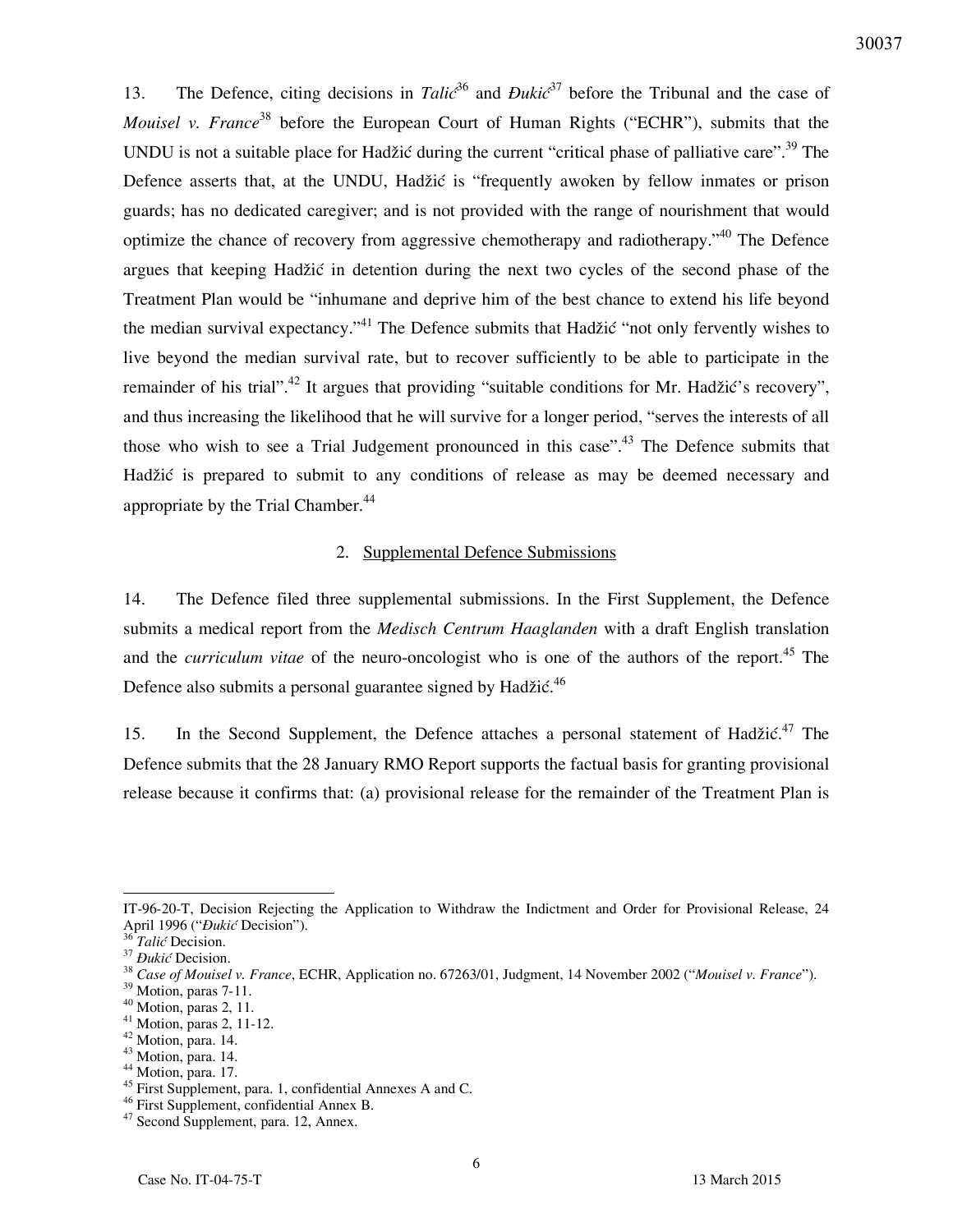medically appropriate; (b) Hadžić's symptoms imply that he is not physically fit to attend trial; and (c) Hadžić has an estimated life expectancy of one year. $48$ 

16. The Defence further submits that the day-to-day activities of detainees at the UNDU, as described in the Registry Submission, "are disruptive of Mr. Hadžić's attempts to sleep during those hours."<sup>49</sup> It asserts that cell doors do not shut out these noises and "do not prevent other detainees or guards from knocking and entering as they wish.<sup>"50</sup> The Defence asserts that, contrary to what is stated in the Registry Submission, Hadžić does require a dedicated caregiver and that the only reason one has not been necessary to this point is that he has been assisted by two other detainees.<sup>51</sup> It submits that, while the food at the UNDU may comply with international standards, it is "utterly unappetizing", particularly for Hadžić whose illness has made him more selective of the foods he eats.<sup>52</sup> Hadžić "strongly agrees" with the MO's opinion, referenced in the 28 January RMO Report, that being moved to the medical ward is not a viable or appropriate solution to provide a more peaceful environment.<sup>53</sup>

17. Finally, the Defence clarifies that provisional release is sought not only on the basis of the medical benefits of recuperating at home, but also because it would be inhumane, given Hadžić's short life expectancy, "to prevent him from spending as much of his remaining life as possible with his family."<sup>54</sup> The Defence argues that provisional release should therefore encompass any periods when he is unfit to attend trial, which, the Defence asserts will be the case for the remainder of the Treatment Plan.<sup>55</sup>

18. In the Third Supplement, the Defence submits that a medical report submitted by the MO on 30 January 2015, in conjunction with the 28 January RMO Report and Registry Submission, provides answers to all the questions set out in the Interim Order and, therefore, the factual basis for provisional release is established.<sup>56</sup> It asserts that the 30 January MO Report demonstrates that provisional release should occur as soon as possible.<sup>57</sup>

<sup>48</sup> Second Supplement, para. 3.

<sup>49</sup> Second Supplement, para. 6.

<sup>50</sup> Second Supplement, para. 6.

<sup>51</sup> Second Supplement, para. 8.

<sup>52</sup> Second Supplement, para. 9.

<sup>53</sup> Second Supplement, para. 7.

<sup>54</sup> Second Supplement, para. 13.

<sup>55</sup> Second Supplement, para. 13.

<sup>&</sup>lt;sup>56</sup> Third Supplement, paras 2, 4.

<sup>57</sup> Third Supplement, paras 2, 4.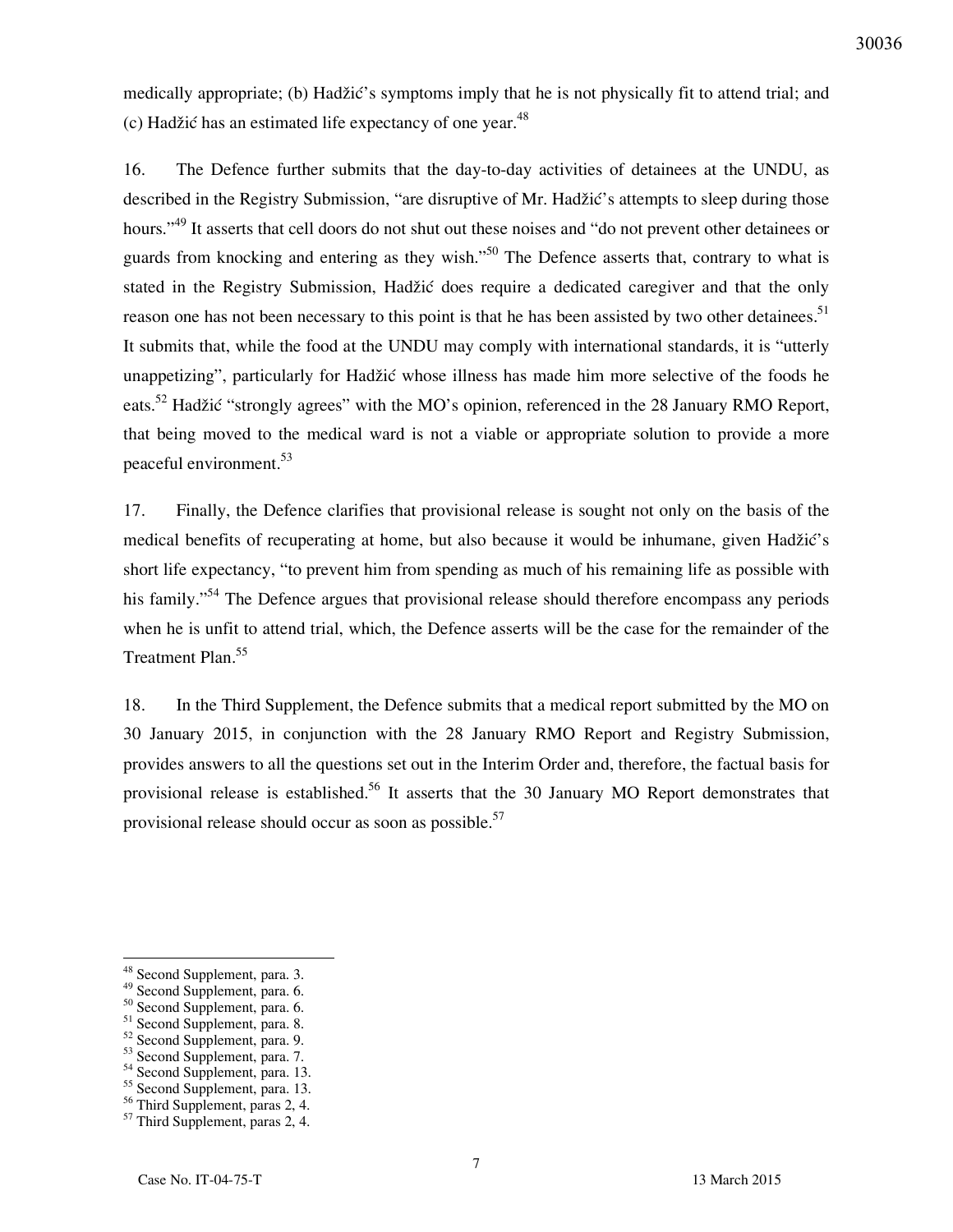#### 3. Response

19. The Prosecution opposes the request for provisional release arguing that the conditions of Rule  $65(B)$  of the Rules are not met.<sup>58</sup> The Prosecution argues the Trial Chamber has previously found that Hadžić is a flight risk, notwithstanding guarantees provided by Serbia.<sup>59</sup> The Prosecution argues that the fact that Hadžić did not voluntarily surrender himself to the custody of the Tribunal, evaded arrest for seven years, and is alleged to have committed crimes of considerable gravity while in a senior position remain salient factors in relation to the present request for provisional release.<sup>60</sup> The Prosecution adds that subsequent to the First Provisional Release Decision, the Prosecution has completed its case-in-chief and the Trial Chamber has issued a detailed decision denying Hadžić's Rule 98 *bis* motion, both of which are factors that have been recognised to justify greater scrutiny of risk of flight.<sup>61</sup> The Prosecution asserts that these factors, coupled with Hadžić's diagnosis of a terminal illness with an approximate prognosis of 12 to 24 months, means "the risk of the Accused's flight may be at its highest". $62$ 

20. The Prosecution further submits that the Defence has not shown sufficiently compelling humanitarian grounds to support provisional release. It asserts that neither the Defence submissions, nor the Expert Reports, provide sufficient information concerning arrangements for the medical treatment and monitoring of Hadžić or concerning the conditions for recuperation in Serbia.<sup>63</sup> It asserts that "[w]ithout specific information about the availability of medical professionals and related care for the Accused, it cannot be said that releasing him to Serbia is an appropriate or humanitarian course of action."<sup>64</sup> The Prosecution further submits that Hadžić's situation differs from that of both Talić and Ðukić, noting that the cases against those accused were not at stages as advanced as the proceedings against Hadžić, and that the health situations of Talić and Ðukić were "such that they sought to return home to spend their last days with their families."<sup>65</sup> In contrast, Hadžić "is in the midst of ongoing treatment by local physicians and will remain so in the coming months."<sup>66</sup> The Prosecution asserts that the situation of Hadžić can also be distinguished from the situation in the case of *Mouisel v. France*. There, the ECHR found that the conditions of Mouisel's

 $58$  Response, para. 1. The Prosecution requests leave to exceed the word limit "in light of the complex nature of this response and to allow the Prosecution to respond to multiple submissions". Response, para. 6.

<sup>59</sup> Response, para. 7, *citing* Decision on Hadžić's Urgent Request for Provisional Release, 31 October 2012, ("*Hadžić* Provisional Release Decision") para. 9.

<sup>60</sup> Response, paras 7-8, *citing Hadžić* Provisional Release Decision, para. 9.

<sup>61</sup> Response, para. 8, *citing Prosecutor v. Prlić et al.*, Case No. IT-04-74-AR65.5, Decision on Prosecution's Consolidated Appeal Against Decisions to Provisionally Release the Accused Prlić, Stojić, Praljak, Petković and Ćorić, 11 March 2008, para. 20.

<sup>62</sup> Response, para. 8.

<sup>63</sup> Response, paras 9-11.

<sup>64</sup> Response, para. 11.

 $65$  Response, paras 12-14.

<sup>66</sup> Response, para. 14.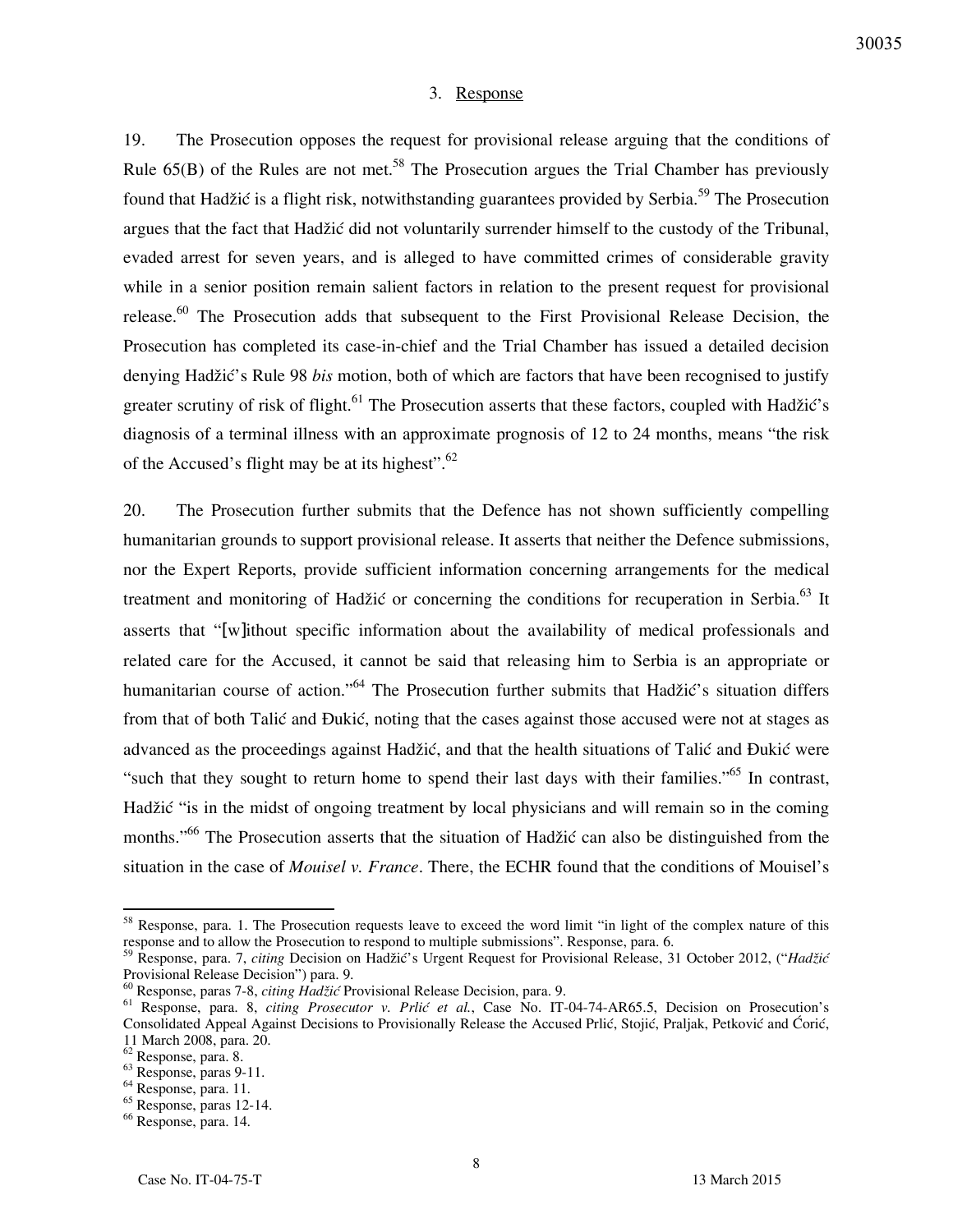detention, which included placing him in chains while under escort to the hospital and detaining him in a communal cell without sanitary precautions while he was receiving chemotherapy, "undermined his dignity and entailed particularly acute hardship that caused suffering beyond that inevitably associated with a prison sentence and treatment for cancer."<sup>67</sup> The Prosecution submits that Hadžić's complaints about the conditions at the UNDU, "taken individually and as a whole, do not constitute compelling humanitarian grounds justifying provisional release."<sup>68</sup> The Prosecution asserts that the Registry Submission describes conditions that conform to the necessary conditions described in the Expert Reports and confirms that the UNDU is willing to accommodate the needs of Hadžić.<sup>69</sup>

21. The Prosecution argues that "[w]ith effective time management and the use of measures to expedite the proceedings, the evidence-taking phase of the trial can be completed within a relatively low number of court days" and that "as long as there remains a reasonable prospect of completing the trial" the victims and international community, as well as Hadžić himself, have an interest in a final determination of Hadžić's responsibility.<sup>70</sup> The Prosecution notes that the Experts agree that, if Hadžić is not experiencing serious side effects, it may be possible for him to attend and to participate in hearings for at least part of the day.<sup>71</sup> The Prosecution asserts that retaining Hadžić at the UNDU during this period will provide the Trial Chamber with "maximum flexibility" in its ability to provide for the expeditious completion of the trial.<sup>72</sup>

22. The Prosecution submits that if the Trial Chamber is minded to grant provisional release, the security conditions of the release "must be strengthened to account for the Accused's fugitive history and continuing flight risk".<sup>73</sup>

23. Finally, pursuant to Rule 65(E) of the Rules, the Prosecution applies for a stay of the decision if the Trial Chamber grants the request for provisional release.<sup>74</sup>

### 4. Reply

24. The Defence requests leave to file a reply<sup>75</sup> and replies that the Expert Reports "clearly" demonstrate" that Hadžić is unfit to participate in trial proceedings.<sup>76</sup> It submits that the Experts

<sup>67</sup> Response, para. 19, *citing Mouisel v. France*, para. 48.

<sup>68</sup> Response, para. 15.

 $69$  Response, paras 15-18.

<sup>70</sup> Response, para. 20.

<sup>71</sup> Response, para. 21.

<sup>72</sup> Response, para. 21.

<sup>73</sup> Response, para. 24.

<sup>74</sup> Response, paras 5, 27.

 $75$  Reply, para. 4. The Defence also requests leave to exceed the applicable word limit "in light of the new information in the Expert Reports and their volume, and the content and length of the Response". Reply, para. 4.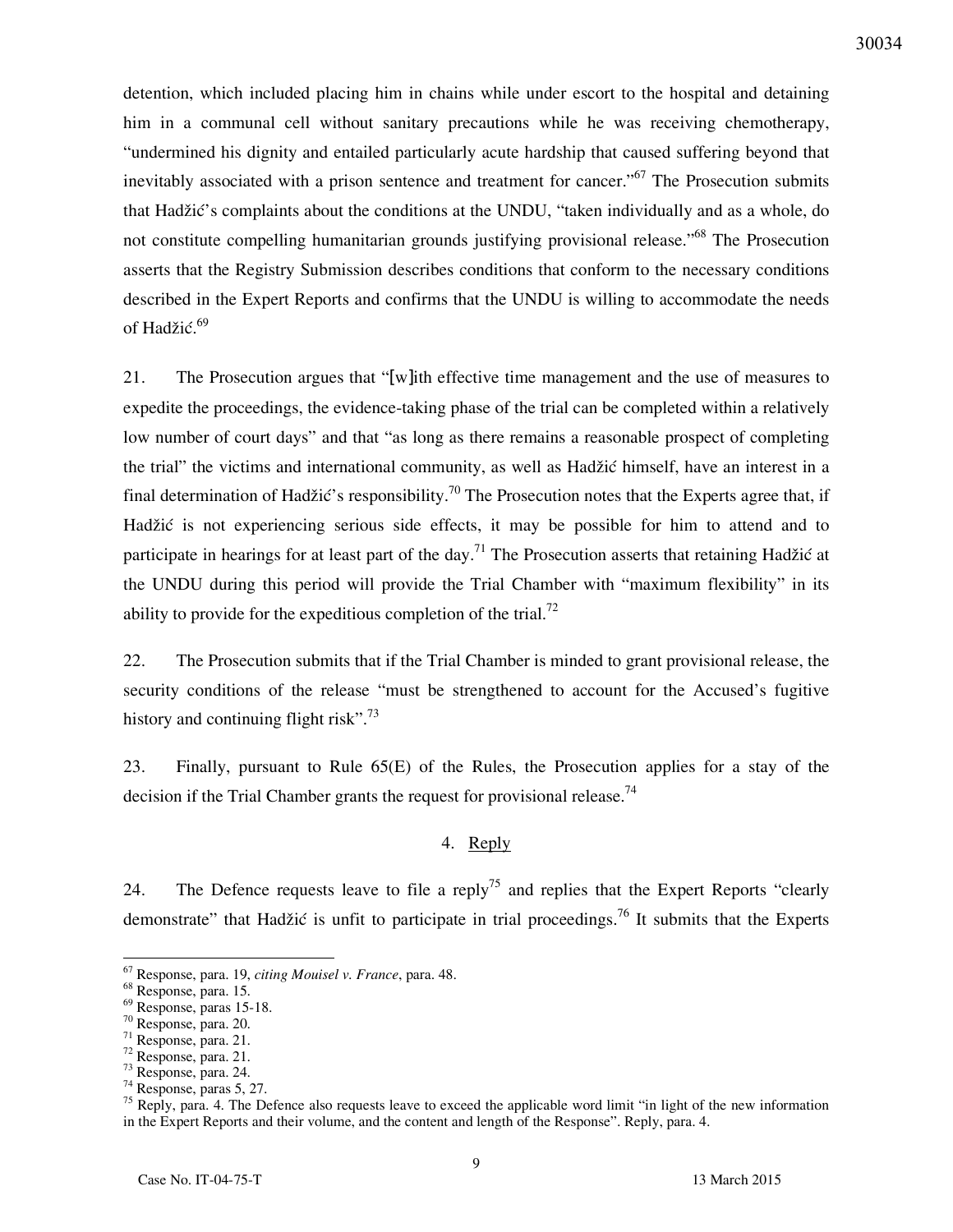were only asked whether Hadžić will be able to attend trial physically or by video-conference link during treatment, a level of activity that is "an extremely low threshold of participation in proceedings."<sup>77</sup> The Defence submits that this level of activity does not adequately convey the minimum requirements of meaningful participation of an accused in his trial. For this, it argues, he must also be able to engage in sustained preparation and reading, "without which attendance at trial would be pointless".<sup>78</sup> The Defence notes that Dr. Cras stated that, during the treatment, Hadžić will not be able to meet even the minimal threshold stipulated in the question and stated that Hadžić's cognitive and physical condition will be such that his ability to intervene will be compromised.<sup>79</sup> The Defence further submits that Dr. Seute's report, when "viewed fairly and as a whole, attests to a serious cognitive incapacity that is not consistent with participating in trial proceedings".<sup>80</sup>

25. The Defence further asserts that while Dr. Cras stated in his report that "there may be a few days where [Hadžić] will be fit enough to attend, but it will be difficult to predict when this will occur", the windows of potential fitness are so narrow and unpredictable and that, even if they occur, they would provide no opportunity for Hadžić to adequately prepare for meaningful participation in the proceedings.<sup>81</sup> The Defence asserts that conducting proceedings under circumstances that would require day-to-day or hour-to-hour assessments of whether the accused is able to participate is "wholly impracticable".<sup>82</sup> It argues that the "Prosecution's assertion that even the slightest 'prospect' of any level of participation justifies 'retaining' Mr. Hadžić in custody, regardless of the health consequences, the presumption of innocence, or basic principles of humane treatment, applies an incorrect standard of proof."<sup>83</sup>

26. The Defence further asserts that the condition and treatment for which Talić was released are "precisely the conditions and treatments for which Mr. Hadžić seeks release".<sup>84</sup> It asserts that, contrary to the Prosecution's submissions, the medical condition of Talić appears to have been "significantly better" than that of Hadžić and that the case against Talić was well underway. It notes that "as it ultimately transpired, judgement against Talić's co-accused was rendered almost two years to the day after the request for provisional release—a date to which General Talić had a 40% chance of survival."<sup>85</sup> The Defence further asserts that even adopting the most optimistic schedule for the remainder of the trial, "it is difficult to conceive of a final trial judgement—let alone an

 $\overline{a}$ 

- $79$  Reply, paras 6-7.
- <sup>80</sup> Reply, para. 8.

83 Reply, para. 14.

<sup>&</sup>lt;sup>76</sup> Reply, para. 2.

 $77$  Reply, paras 5-8.

<sup>78</sup> Reply, para. 5

<sup>81</sup> Reply, paras 11-12.

 $82$  Reply, para. 12.

<sup>84</sup> Reply, para. 18.

<sup>&</sup>lt;sup>85</sup> Reply, paras 16-17.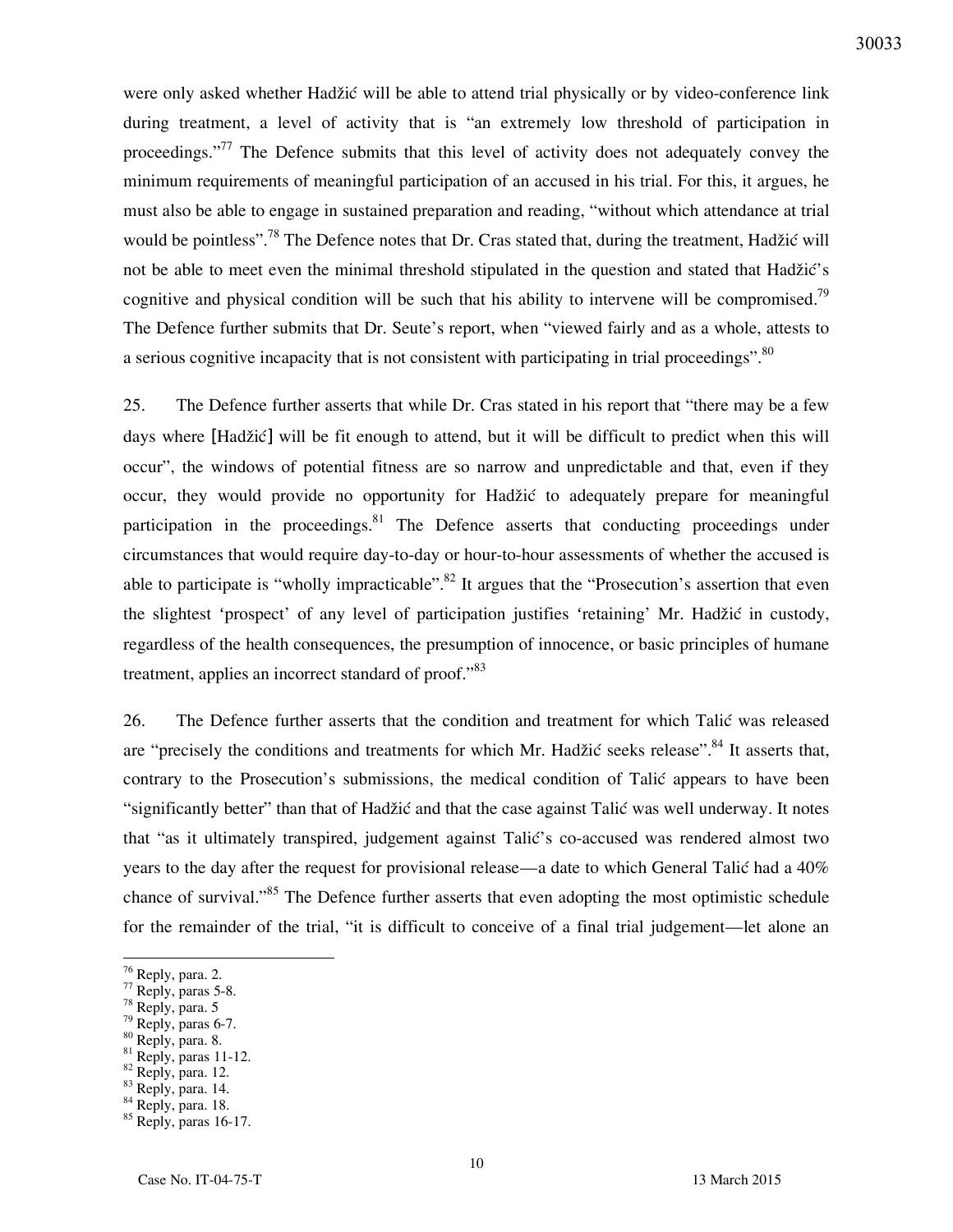appeal judgement—being finalized in less than about eighteen months" and therefore the chances of Hadžić being alive at the conclusion of the first instance judgement are less than could have been contemplated for Talić.<sup>86</sup>

27. The Defence submits that Hadžić will not require "oncological expertise" during the period of requested provisional release, but that the "Institute of Oncology" in the Sremska Kamenica Hospital in Novi Sad is an internationally-respected institute for oncological care and there are "numerous" other clinics and practitioners available in the area. $87$  The Defence notes that it is in the process of providing the names of treating physicians to be in direct contact with the RMO to ensure continuity of treatment.<sup>88</sup> The Defence further submits that Dr. Seute opined that "there is no additional risk of returning to Serbia" and that the benefits of home care are "obvious and reflected" in the Expert Reports.<sup>89</sup> The Defence submits that notwithstanding any measures cited by the Prosecution, the disturbances at the UNDU continue, as do the consequences to Hadžić's health.<sup>90</sup> The Defence anticipates that these conditions will only worsen in the future.<sup>91</sup> The Defence asserts that, contrary to the submissions of the Prosecution, the Experts did not indicate that satisfactory conditions are available at the UNDU, and the Deputy Registrar has not offered any opinion on the adequacy of the UNDU in relation to Hadžić's specific health needs.<sup>92</sup> The Defence submits that no evidence is required to show the suitability of conditions at Hadžić's family member's home in Novi Sad.<sup>93</sup>

28. The Defence submits that since the First Provisional Release Decision, Hadžić has been diagnosed with inoperable cancer. He has a 25% to 33% chance of surviving to the two-year mark and requires medical care, rest, and family support.<sup>94</sup> It asserts that these facts fundamentally alter

<sup>&</sup>lt;sup>86</sup> Reply, para. 19.

<sup>87</sup> Reply, para. 21.

<sup>&</sup>lt;sup>88</sup> Reply, para. 21. On 4 March 2015, the Defence confidentially filed: (a) a list of medications currently prescribed for Hadžić prepared by the MO; (b) a letter dated 19 February 2015 sent by the Defence to Sremska Kamenica Hospital in Novi Sad seeking confirmation that there is an adequate medical institution in Novi Sad to treat Hadžić's condition; (c) a list of drugs available in Serbia with estimated prices, (d) two lists of medications available in Croatia, both including the chemotherapy medication prescribed for Hadžić; and (e) signed statements from a resident of Croatia guaranteeing to pay for and provide the necessary medication to Hadžić. *See* Additional Documents. In response, the Prosecution questions whether Hadžić's medication can be prescribed in Croatia despite provisional release to Serbia and suggests that it should be investigated whether the Croatian resident who has guaranteed payment for the medication is actually in a position to do so. Prosecution Submission on Additional Documents. In reply, the Defence provided further documentation detailing the financial standing of the resident of Croatia guaranteeing payment for Hadžić's medication and legislation regarding the validity of prescriptions filled in Croatia. *See* Second Filing of Additional Documents and Legislation on Prescriptions in Croatia. On 10 March 2015, the Defence provided documentation to establish that the chemotherapy drug, Temozolomide is available in Serbia and to give further details regarding the expertise of the Institute of Oncology. Third Filing of Additional Documents.

<sup>&</sup>lt;sup>89</sup> Reply, para. 22.

 $90$  Reply, paras 23, 25.

 $91$  Reply, para. 24.

 $92$  Reply, para. 24.

 $93$  Reply, para. 26.

<sup>94</sup> Reply, paras 31-32.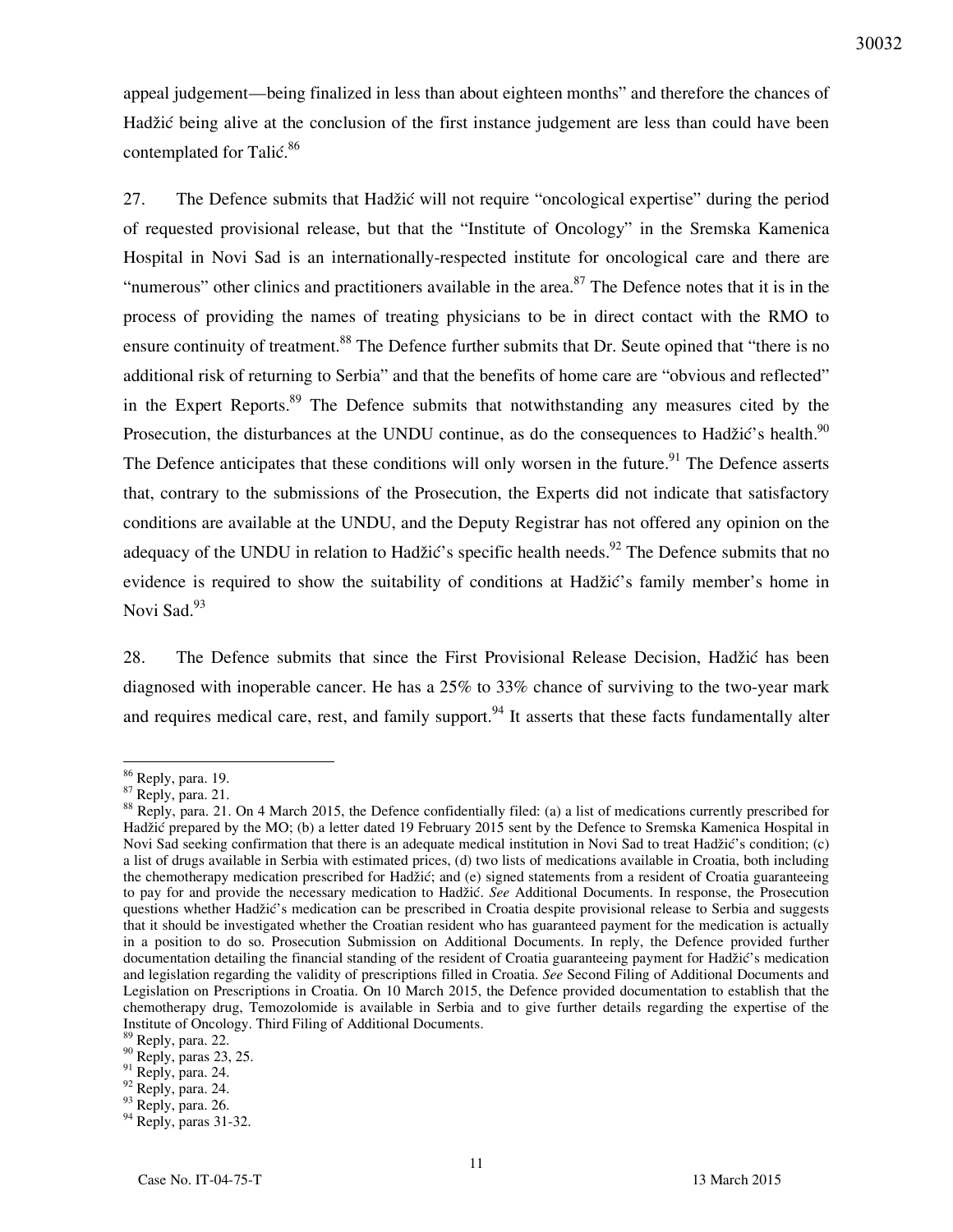the flight risk assessment and that "[n]o conceivable interest or scenario supports the slightest possibility that he would go into hiding."<sup>95</sup> The Defence submits that Hadžić does not oppose the imposition of additional control or supervision as may be deemed fit by the Trial Chamber, though they are not necessary.<sup>96</sup> The Defence submits that other accused before the Tribunal have been granted provisional release despite "Prosecution findings" that they had spent time as fugitives;  $97$ that following the amendment of Rule 65(B) of the Rules in October 2011, release may be ordered at any stage of the trial proceedings prior to the rendering of the final judgement;<sup>98</sup> and that the existence of "humanitarian grounds", while a factor that may be considered, is not a requirement for provisional release.<sup>99</sup>

#### **D. Applicable Law**

29. Rule 65 of the Rules governs provisional release at the Tribunal. Rule 65(B) of the Rules provides as follows:

Release may be ordered at any stage of the trial proceedings prior to the rendering of the final judgment by a Trial Chamber only after giving the host country and the State to which the accused seeks to be released the opportunity to be heard and only if it is satisfied that the accused will appear for trial and, if released, will not pose a danger to any victim, witness or other person. The existence of sufficiently compelling humanitarian grounds may be considered in granting such release.

Rule 65(C) of the Rules provides that the Trial Chamber may impose those conditions that it determines are appropriate upon the release of an accused. Rule 65(H) of the Rules authorises a Chamber to issue an arrest warrant if necessary to secure the presence of an accused who has been released.

30. When determining a request for provisional release, a Trial Chamber must address all relevant factors that a reasonable Trial Chamber is expected to take into account before coming to a decision and must include a reasoned opinion indicating its view on those relevant factors.<sup>100</sup> The determination of what constitutes "relevant factors" and the weight to be attributed to them depends upon the particular circumstances of each case given that "decisions on motions for provisional

 $95$  Reply, paras 31-32.

<sup>96</sup> Reply, para. 33.

<sup>97</sup> Reply, para. 34, *citing Prosecutor v. Popović et al.*, Case No. IT-05-88-T, Decision on Pandurević's Motion for Provisional Release, 21 July 2008, paras 7, 20; *Prosecutor v. Popović et al.*, Case No. IT-05-88-T, Further Decision on Borovčanin's Motion for Custodial Visit, 22 May 2008.

<sup>&</sup>lt;sup>98</sup> Reply, para. 35.

 $99$  Reply, para. 36.

<sup>100</sup> *Hadžić* Provisional Release Decision, para. 6; *Prosecutor v. Prlić et al.*, Case No. IT-04-74-AR65.35, Decision on the Prosecution's Appeal of the Decision on Further Extension of Milivoj Petković's Provisional Release, 12 June 2012 ("*Prlić et al.* Provisional Release Decision"), para. 6; *Prosecutor v. Popović et al*., Case No. IT-05-88-AR65.4-6, Decision on Consolidated Appeal Against Decision on Borovčanin's Motion for a Custodial Visit and Decisions on Gvero's and Miletić's Motions for Provisional Release During the Break in the Proceedings, 15 May 2008 ("*Popović et al.* Provisional Release Decision"), para. 6.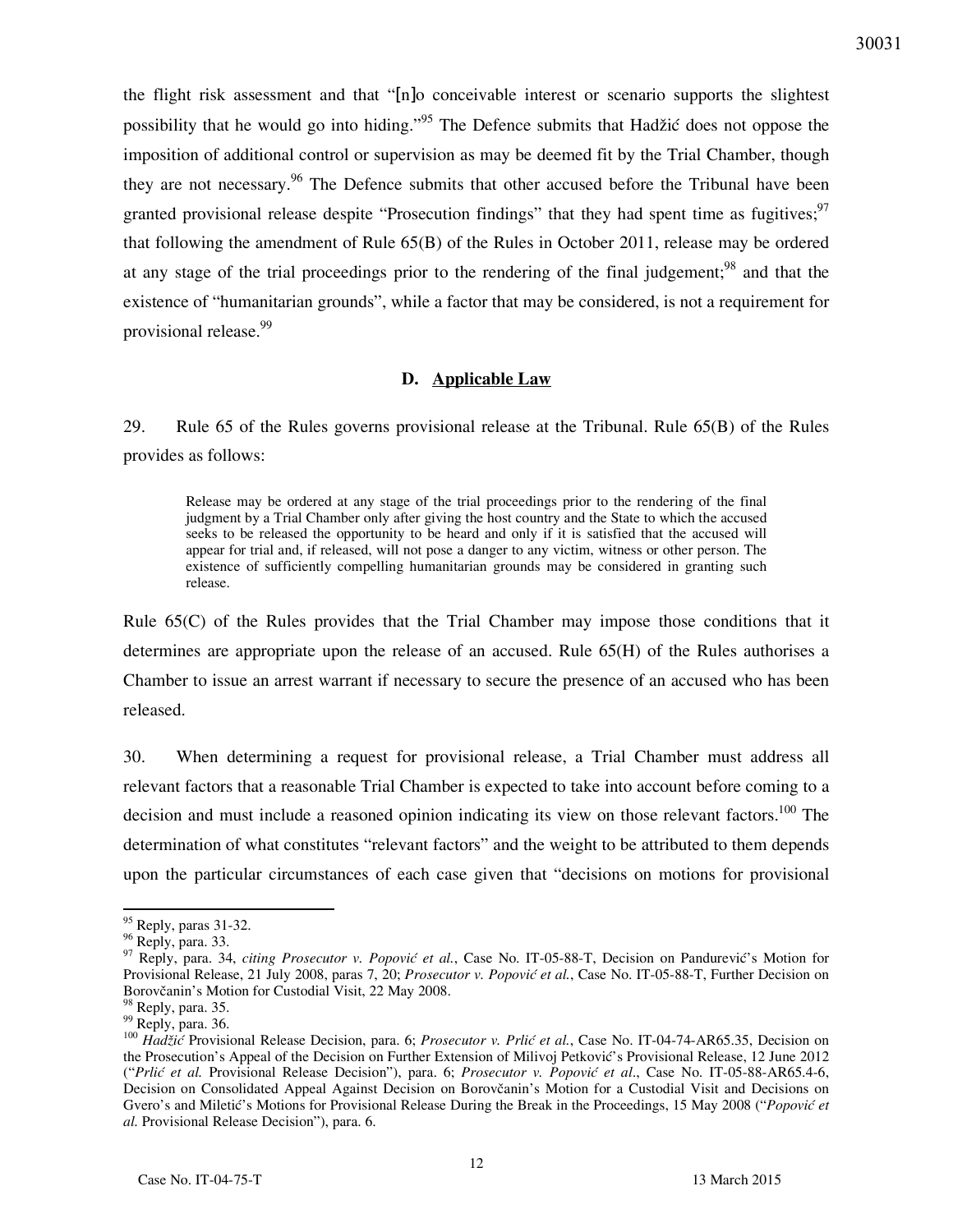release are fact sensitive, and cases are considered on an individual basis in light of the particular circumstances of the individual accused".<sup>101</sup> The Trial Chamber is required to assess these circumstances not only as they exist at the time when it reaches its decision on provisional release, but also, as much as can be foreseen, at the time the accused is expected to return to the Tribunal.<sup>102</sup>

31. Rule 65(D) of the Rules provides that any decision under Rule 65 of the Rules shall be subject to appeal, which, subject to paragraph (F), is to be filed within seven days of the filing of the impugned decision. Rule 65(E) of the Rules provides that the Prosecution may apply for a stay of a decision by the Trial Chamber to release an accused on the basis that the Prosecution intends to appeal the decision. If a stay is granted, Rule 65(F) of the Rules requires the Prosecution to file the appeal no later than one day from the rendering of that decision.

#### **E. Discussion**

32. The Trial Chamber notes that there is no objection to Hadžić's provisional release from the host country.<sup>103</sup> The Trial Chamber also notes the guarantee from Serbia that it will "comply with all orders of the ICTY Trial Chamber so that [Hadžić] may appear before the ICTY at any time."<sup>104</sup>

33. The Trial Chamber recalls that it has previously held that Hadžić is a flight risk.<sup>105</sup> The Trial Chamber, however, must not only consider its previous determination, but also consider present circumstances. It remains a fact that Hadžić did not voluntarily surrender himself to the custody of the Tribunal and evaded arrest for seven years.<sup>106</sup> The Trial Chamber also views the advanced stage of the proceedings, whereby Had`i}'s motion for acquittal pursuant to Rule 98 *bis* of the Rules has been dismissed<sup>107</sup> and only 50% of the Defence case remains to be heard,<sup>108</sup> as factors likely to provide increased motivation to abscond. Nevertheless, the Trial Chamber is mindful of Hadžić's recent diagnosis with *glioblastoma multiforme* ("*glioblastoma*") in November 2014.<sup>109</sup> The Trial Chamber is also mindful of Hadžić's stated desire to undergo palliative treatment for his *glioblastoma*<sup>110</sup> and, if provisionally released, return for an MRI scan scheduled in May.<sup>111</sup> The Trial Chamber further considers that undergoing treatment for *glioblastoma*, which requires

<sup>101</sup> *Hadžić* Provisional Release Decision, para. 6; *Prlić et al.* Provisional Release Decision, para. 6; *Popović et al.* Provisional Release Decision, para. 6.

<sup>&</sup>lt;sup>102</sup> Prlić et al. Provisional Release Decision, para. 6; Popović et al. Provisional Release Decision, para. 6.

<sup>&</sup>lt;sup>103</sup> Correspondence from Host State.

<sup>104</sup> Serbia Guarantee, p. 3.

<sup>105</sup> *Hadžić* Provisional Release Decision, para. 9.

<sup>106</sup> *See Hadžić* Provisional Release Decision, para. 9.

<sup>&</sup>lt;sup>107</sup> Hearing, 20 February 2014, T. 9102-9126.

<sup>&</sup>lt;sup>108</sup> Email from the Trial Chamber to the Parties and the Registry, 4 November 2014.

<sup>109</sup> 26 November Medical Report, p. 1.

<sup>110</sup> 26 November Medical Report, p. 1.

<sup>111</sup> Motion, para. 15. *See also* 28 January RMO Report.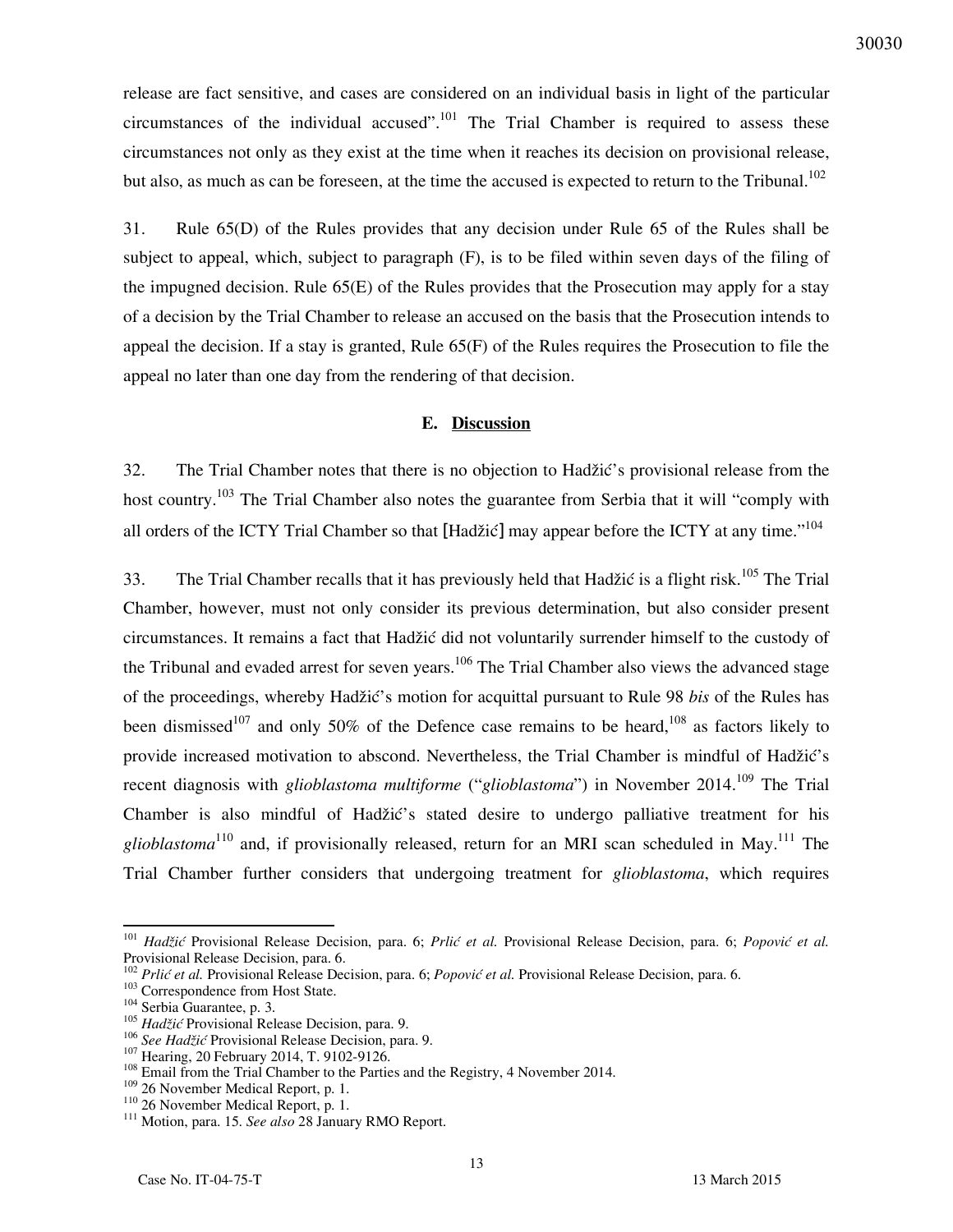continuous monitoring by medical professionals,  $112$  would be incompatible with a life on the run. In light of Hadžić's stated desire to undergo treatment and the incompatibility of doing so on the run, the Trial Chamber is satisfied that Hadžić does not presently pose a flight risk despite his fugitive background.

34. Throughout proceedings in this case, there have been no claims or evidence that Hadžić or his Defence team have intimidated, influenced, or sought unauthorized contact with any victim, witness, or other person. The Trial Chamber therefore finds that Hadžić, if provisionally released, will not pose a danger to such persons.

35. A Trial Chamber may only order provisional release if satisfied that the mandatory conditions of Rule 65(B) of the Rules have been met. However, a Trial Chamber retains the discretion to deny provisional release even where the mandatory conditions have been met.<sup>113</sup> The Trial Chamber's discretion to grant provisional release must be exercised in light of all the relevant factors of the case.<sup>114</sup> The determination of what constitutes "relevant factors" and the weight to be attributed to such factors is case-specific given that "decisions on motions for provisional release are fact sensitive, and cases are considered on an individual basis in light of the particular circumstances of the individual accused".<sup>115</sup> Despite the fact that hearings have been adjourned to accommodate the diagnosis and early phases of Hadžić's treatment, proceedings in this case are nevertheless ongoing.<sup>116</sup> The Trial Chamber is accordingly mindful of its obligation to avoid unnecessary interruptions and further delays in the trial proceedings. Therefore, although the mandatory conditions of Rule 65(B) of the Rules have been met, the Trial Chamber will not exercise its discretion to grant provisional release, until it has considered whether other relevant factors justify provisional release.

36. Turning to the question of whether there are compelling humanitarian grounds warranting provisional release, the Trial Chamber notes the inherent conflict in the arguments advanced by the Defence through the course of litigating the present request for provisional release. On the one hand the Defence contends that "holding a person presumed innocent in detention on remand, in effect, for most of the remainder of their life, which will probably not even extend to final judgement, is

<sup>112</sup> 28 January RMO Report, p. 2; Dr. Patrick Cras, 25 February 2015, T. 12565.

<sup>&</sup>lt;sup>113</sup> Prosecutor v. Šešelj, Case No. IT-03-67-PT, Decision on Defence Motion for Provisional Release, 28 July 2004, para. 6; Prosecutor v. Čermak and Markač, Case No. IT-03-73-PT, Decision on Ivan Čermak's and Mladen Markač's Motions for Provisional Release, 29 April 2004, para. 8

<sup>114</sup> *Hadžić* Provisional Release Decision, para. 6; *Prlić et al.* Provisional Release Decision, para. 6; *Popović et al.* Provisional Release Decision, para. 6.

<sup>115</sup> *Hadžić* Provisional Release Decision, para. 6; *Prlić et al.* Provisional Release Decision, para. 6; *Popović et al.* Provisional Release Decision, para. 6.

<sup>116</sup> The Trial Chamber notes in this regard that it is also seised of a motion to proceed with the Defence case. *See*  Prosecution Motion to Proceed.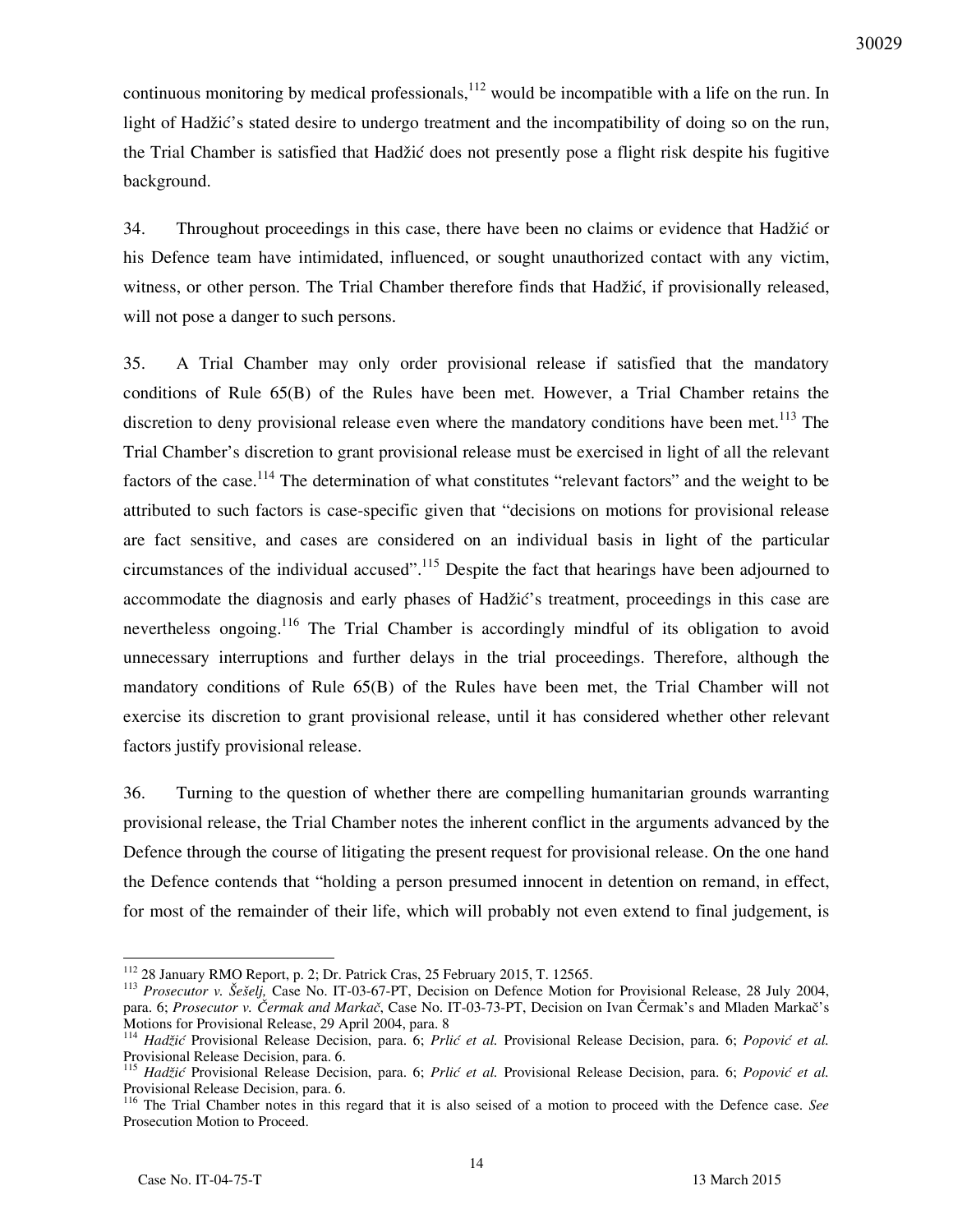unjust and inhumane."<sup>117</sup> On the other hand, it also contends that Hadžić wants to recover sufficiently to be able to participate in the remainder of his trial and that provisional release until May 2015 will increase the likelihood that he will survive for a longer period of time.<sup>118</sup> The Trial Chamber, having heard the testimony of the Experts, concludes that, at present, nothing definitive can be said of Hadžić's life expectancy or how he will react to the second phase of his treatment because it is too soon to tell. Despite estimating Hadžić's survival rate to be between 12 to 24 months, Dr. Cras emphasised the difficulties in answering a question concerning life expectancy and pointed out that some prognostic indicators are in Hadžić's favour while others are not.<sup>119</sup> Dr. Seute testified that "in this early phase of [Hadžić's] disease nothing is to be said about [the] 12 to 14 months" life expectancy<sup>120</sup> she referenced in her expert report.<sup>121</sup> In relation to treatment, Dr. Seute similarly stated that "it's really not possible up front to predict how it's going to be for [Hadžić]."<sup>122</sup> The Trial Chamber has come to understand that it is only as treatment progresses further and MRI scans are evaluated that more definitive answers can be provided.<sup>123</sup> At the moment, though fatigued from the combined radiotherapy and chemotherapy, the Experts agree that Hadžić does not appear to have any cognitive dysfunction; he is well oriented in time, space, and person; and he expresses himself clearly.<sup>124</sup>

37. The Trial Chamber notes the Defence submissions that Hadžić is frequently awoken by fellow inmates or prison guards, has no dedicated caregiver, and is not provided with a range of nourishment that would optimise recovery.<sup>125</sup> The Trial Chamber further notes the information received from the MO and Dr. Seute that Hadžić is suffering from, *inter alia*, insomnia, noise sensitivity, and a diminished taste for food.<sup>126</sup> These symptoms, which can be attributed to the side effects of the combined radiotherapy and chemotherapy treatment recently completed at the end of January 2015,<sup>127</sup> may or may not be an ongoing issue during the next phase of treatment which follows a completely different regimen.<sup>128</sup> With respect to Hadžić's need for rest, the Deputy Registrar has assured the Trial Chamber that UNDU management is aware of Hadžić's need and

 $117$  Reply, para. 3.

<sup>118</sup> Motion, para. 14.

<sup>119</sup> Dr. Patrick Cras, 26 February 2015, T. 12575-12576, 12578.

 $120$  Dr. Seute noted that the life expectancy is calculated from the date of biopsy. Dr. Tatjana Seute, 26 February 2015, T. 12601, 12618.

<sup>&</sup>lt;sup>121</sup> Dr. Tatjana Seute, 26 February 2015, T. 12599-12601.

<sup>122</sup> Dr. Tatjana Seute, 26 February 2015, T. 12608. *See also* Dr. Patrick Cras, 25 February 2015, T. 12583.

<sup>123</sup> Dr. Tatjana Seute, 26 February 2015, T. 12606-12607.

<sup>&</sup>lt;sup>124</sup> Cras First Report, p. 6; Seute Report, p. 2; Dr. Patrick Cras, 25 February 2015, T. 12583; Dr. Tatjana Seute, 26 February 2015, T. 12603.

<sup>&</sup>lt;sup>125</sup> Motion, para. 2.

<sup>&</sup>lt;sup>126</sup> Seute Report, p. 2; 30 January MO Report, para. 3; 27 February Medical Report, p. 1; 13 March Medical Report, p. 1.

<sup>&</sup>lt;sup>127</sup> 28 January RMO Report, p. 1.

<sup>128</sup> Dr. Tatjana Seute, 26 February 2015, T. 12608, 12614-12615.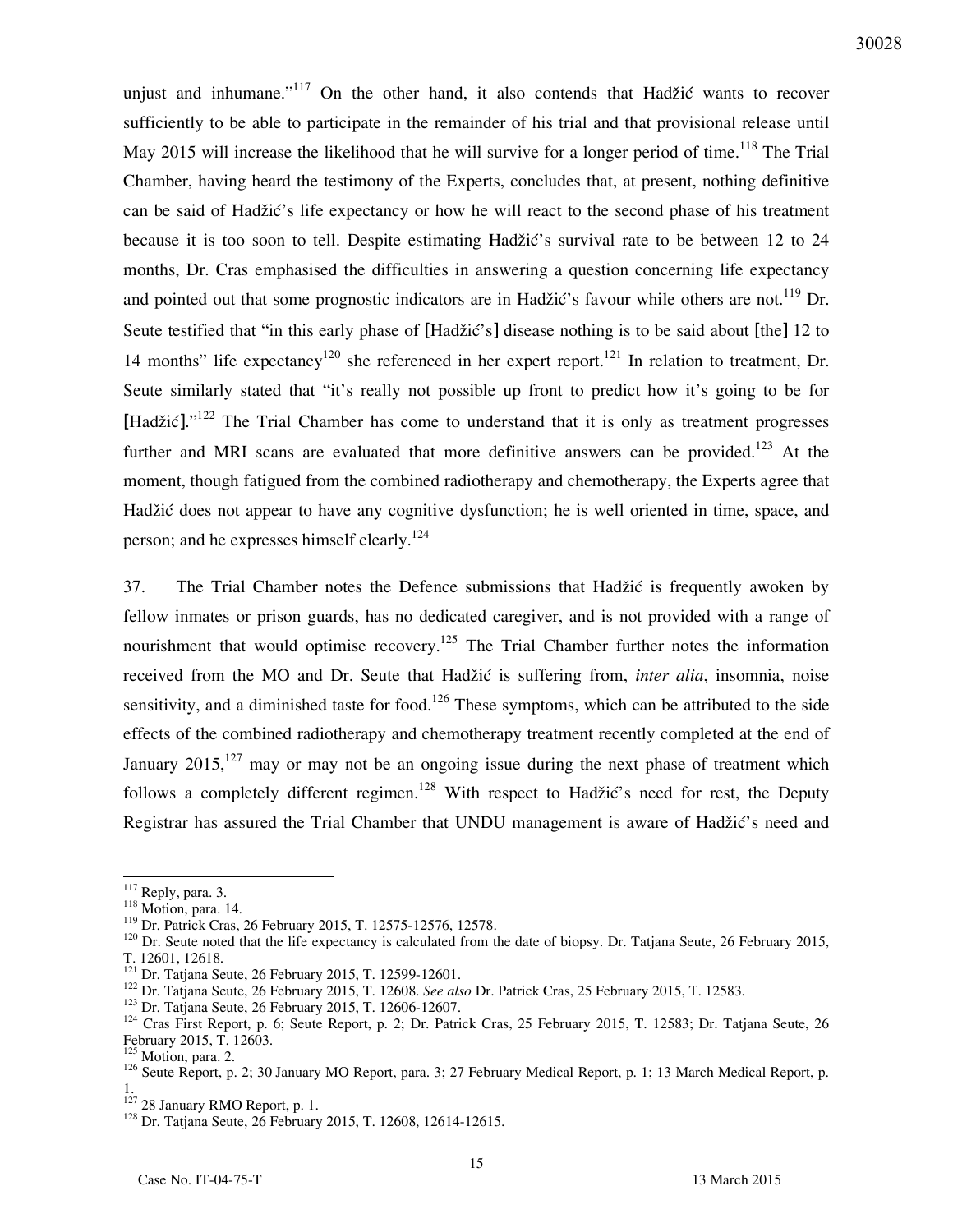that measures have been taken to accommodate this need.<sup>129</sup> For example, Hadžić is not subjected to periodic checks in the middle of the night and the door of Hadžić's single occupancy cell is closed after the morning wake-up round to enable him to sleep longer.<sup>130</sup> In relation to the issue of noise, the MO has advised against measures, such as moving Hadžić to a more separated cell, that provide a quiet environment at the expense of having beneficial social interaction.<sup>131</sup> The Trial Chamber therefore finds that Hadžić's need for rest is being met and dealt with appropriately by the UNDU. As for the need for a caregiver, the MO has advised the UNDU that Hadžić's illness is not at a stage where a caregiver is needed to assist him with his personal care.<sup>132</sup> In relation to adequate nourishment, the Trial Chamber notes that the food at the UNDU meets international standards.<sup>133</sup> Furthermore, while the desire for home-cooked food, particularly while ill, is understandable, there is no evidence before the Trial Chamber supporting the suggestion that the food provided at the UNDU is detrimental to Hadžić's recovery or current treatment needs.

38. At the UNDU, Hadžić is currently being treated by Dr. Taphoorn, a highly respected neurooncologist, based in The Hague, who was among the doctors involved in developing the Stupp Scheme, the treatment plan that Hadžić is currently undergoing.<sup>134</sup> When asked about the quality of care that Hadžić is currently receiving, Dr. Seute stated that Hadžić has received high-quality medical care, in particular noting the quality of pathological reports and Dr. Taphoorn's respected position as an oncologist in the field of neurology.<sup>135</sup> The Defence has not made any complaints about the quality of medical care Hadžić is receiving and maintains that Hadžić is intent on carrying on with the Treatment Plan.<sup>136</sup> The Trial Chamber therefore has no reason to doubt that Hadžić is receiving high-quality, appropriate medical care in The Hague. While the second phase of treatment may be taken orally on an outpatient basis, the RMO, Dr. Tenhaeff, and the Experts have stated that monitoring and immediate access to medical doctors and medical facilities trained in neurooncology is necessary to manage the second phase of treatment and the possible attendant side effects.<sup>137</sup> For example, Hadžić's blood count level must be monitored because a low blood count level could be life threatening and could necessitate adjustments to the future course of treatment.<sup>138</sup> In The Hague, Hadžić has the benefit of continuous monitoring, an established reporting system between the UNDU and the doctors treating him, and medical care overseen by a highly respected

<sup>&</sup>lt;sup>129</sup> Registry Submission, para. 4.

<sup>&</sup>lt;sup>130</sup> Registry Submission, paras 4-5.

<sup>&</sup>lt;sup>131</sup> Registry Submission, para. 9; 28 January RMO Report, p. 2.

<sup>&</sup>lt;sup>132</sup> Registry Submission, para. 10.

<sup>&</sup>lt;sup>133</sup> Registry Submission, paras 12, 14.

<sup>134</sup> Dr. Patrick Cras, 25 February 2015, T. 12560; Dr. Tatjana Seute, 26 February 2015, T. 12599-12600.

<sup>135</sup> Dr. Tatjana Seute, 26 February 2015, T. 12599-12600. *See also*, Dr. Patrick Cras, 25 February 2015, T. 12560, 12565.

<sup>136</sup> *See* Motion, para. 15.

<sup>&</sup>lt;sup>137</sup> 28 January RMO Report, p. 2; Cras Second Report, p. 2; Seute Report, pp. 3-4.

<sup>138</sup> *See* Dr. Tatjana Seute, 26 February 2015, T. 12606-12607, 12614-12615, 12620-12622.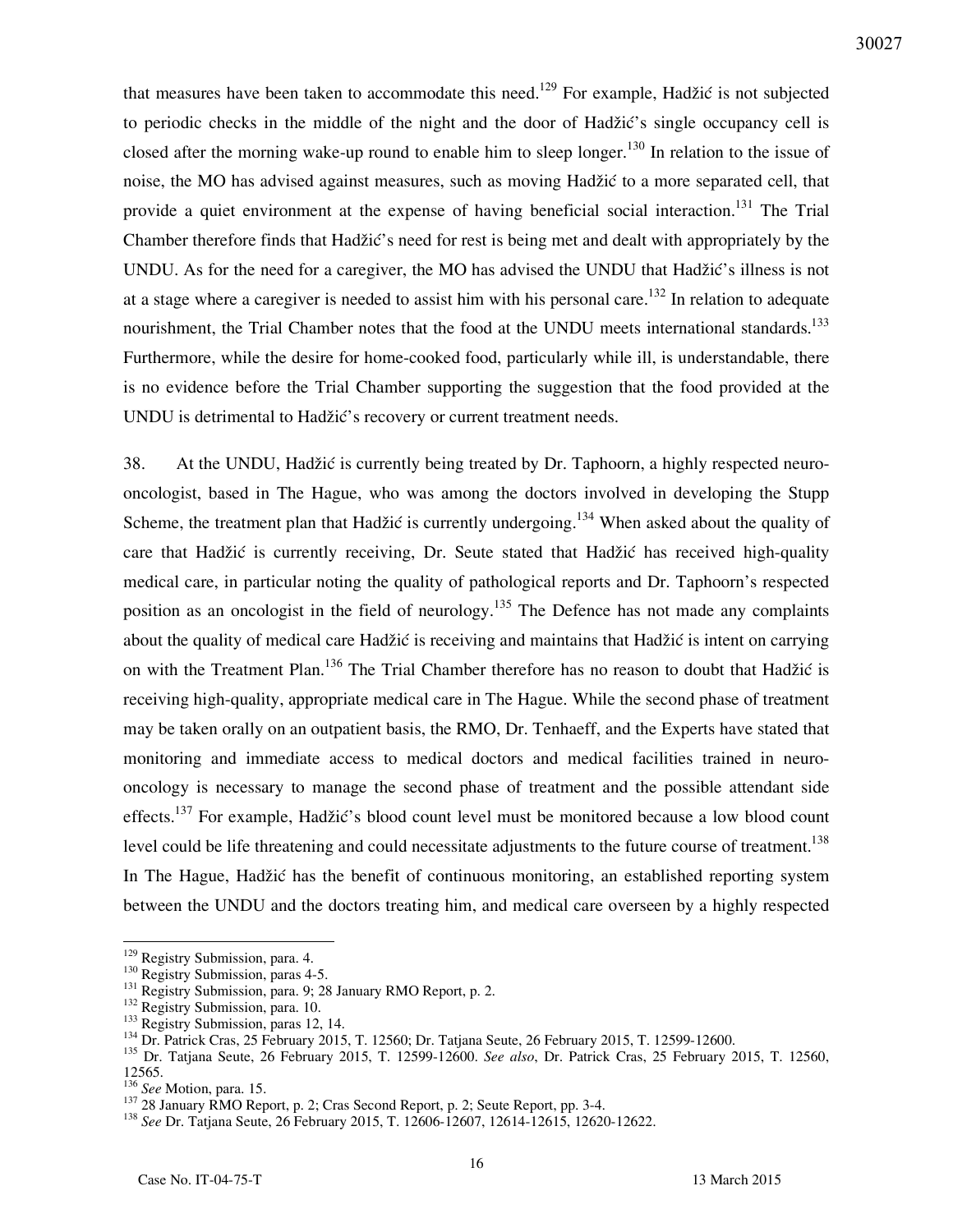neuro-oncologist. The Trial Chamber is therefore satisfied that the conditions of detention at the UNDU are sufficiently compatible with the requirements of Hadžić's treatment.

39. The question remains whether the benefits of provisional release to Serbia are such that they constitute a compelling humanitarian ground warranting provisional release. The scenario advanced by the Defence envisions Hadžić returning to Serbia to be cared for in the home of a family member where he will self-administer the next course of treatment and have access to an oncology institute if needed.<sup>139</sup> The Trial Chamber accepts that there are benefits to recovering in an environment surrounded by family,  $140$  and notes, positively in this regard, that Hadžić has been able to have family visit him at the UNDU.<sup>141</sup> Nevertheless, having concluded that the conditions of detention at the UNDU are sufficiently compatible with Hadžić's current treatment needs, the Trial Chamber is not of the view that the weight of this benefit is such as to constitute a compelling humanitarian ground for provisional release in the present circumstances of this case.

40. The Trial Chamber will continue to evaluate Hadžić's health situation, but at present finds that Hadžić's detention at the UNDU, where he can be closely monitored and receive satisfactory medical care while undergoing the second phase of his treatment, is compatible with Hadžić's treatment needs.

41. In light of the foregoing, the Trial Chamber finds that the Defence has failed to provide sufficiently compelling humanitarian reasons justifying provisional release.

### **F. Disposition**

42. Accordingly, the Trial Chamber, pursuant to Rules 54, 65, and 126 *bis* of the Rules and paragraphs (C)(5) and (7) of the Practice Direction on the Length of Briefs and Motions,<sup>142</sup> hereby:

**(a) GRANTS** the Defence leave to exceed the word limit in the Motion;

(b) **GRANTS** the Prosecution leave to exceed the word limit in the Response;

(c) **GRANTS** the Defence leave to file the Reply and to exceed the word limit therein; and

<sup>&</sup>lt;sup>139</sup> Motion, para. 15; Hearing, 26 February 2015, T. 12622-12623 (confidential).

<sup>140</sup> *See* 28 January RMO Report, p. 2; Cras Second Report, p. 2; Seute Report, p. 3; Dr. Patrick Cras, 25 February 2015,

T. 12564-12565; Dr. Tatjana Seute, 26 February 2015, T. 12598.

<sup>&</sup>lt;sup>141</sup> See 27 February Medical Report.

<sup>&</sup>lt;sup>142</sup> IT/184/Rev. 2, 16 September 2005.